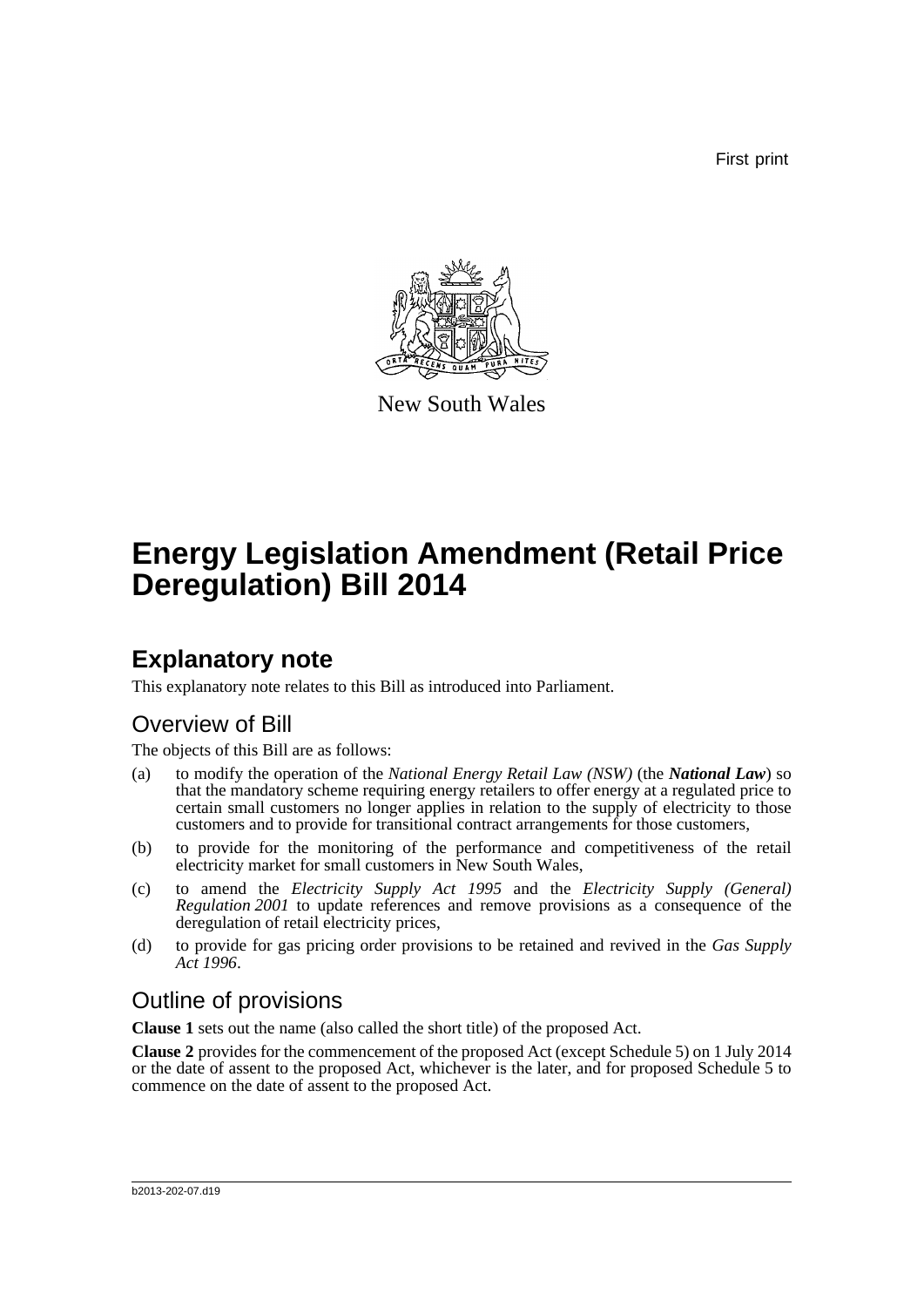### **Schedule 1 Amendment of National Energy Retail Law (Adoption) Act 2012 No 37**

**Schedule 1** [1] modifies the National Law so that provisions relating to regulated offer prices and contracts will apply only to the supply of gas rather than to both gas and electricity. **Schedule 1 [2]–[6] and [8]** make consequential amendments.

**Schedule 1** [7] omits a modification to the National Law that requires pricing conditions relating to regulated offer prices to be imposed on persons exempted from licensing requirements for the retail sale of electricity.

**Schedule 1 [9]** modifies the National Law by inserting proposed Part 9A. The proposed Part establishes a Market Monitor (to be prescribed by regulations) to monitor the performance and competitiveness of the retail electricity market in New South Wales for small customers and to report annually on it. The annual report is to include any steps necessary to improve the competitiveness of the market, whether there is a need for a detailed review of retail prices and profit margins in the market, the participation of small customers in the market, barriers in the market, competition between retailers and other matters. The annual report is to be tabled in Parliament. The Market Monitor must carry out a detailed review of retail prices and profit margins in the market, and other matters, (a *special review*) if requested to do so by the Minister. Regulations may be made with respect to reports by the Market Monitor, conferring functions on the Market Monitor that are related or ancillary to its review, reporting and monitoring functions and the conduct of special reviews. Regulations may also apply provisions of the *Independent Pricing and Regulatory Tribunal Act 1992* while the Independent Pricing and Regulatory Tribunal is prescribed as the Market Monitor.

### **Schedule 2 Amendment of National Energy Retail Law (Adoption) Regulation 2013**

**Schedule 2** [1] omits the prescription of the consumption threshold for electricity for a regulated offer customer as a consequence of the removal of the application of regulated offer provisions to electricity customers. **Schedule 2 [2]** makes a consequential amendment.

**Schedule 2 [3]** omits a provision that specifies retailers as regulated offer retailers for electricity customers as a consequence of the removal of the application of regulated offer provisions to electricity customers.

**Schedule 2 [4]** prescribes the Independent Pricing and Regulatory Tribunal as the Market Monitor for the purposes of proposed Part 9A of the National Law and provides for the conduct of special reviews by the Market Monitor. It also enables the Market Monitor to require information to be provided for the purposes of a special review and protects certain confidential information that is provided. It will be an offence to refuse or fail to comply with a notice to provide information, to knowingly provide false information or give false evidence or to obstruct or interfere with the exercise of functions for the purposes of a special review.

**Schedule 2 [5]–[7]** update references.

**Schedule 2 [8]** inserts transitional provisions relating to the modifications to the regulated offer provisions of the National Law made by the proposed Act. A regulated offer customer for the supply of electricity will become a standing offer customer of the designated retailer for the customer on the terms and conditions (including standing offer prices) available on a standing offer contract between a small customer and the designated retailer.

## **Schedule 3 Amendment of Electricity Supply Act 1995 No 94**

**Schedule 3 [1]–[4], [19], [21] and [23]** change references to certain customers who participate in the solar bonus scheme so as to reflect the removal of the category of regulated offer customers from the National Law. **Schedule 1 [20]** makes a consequential amendment.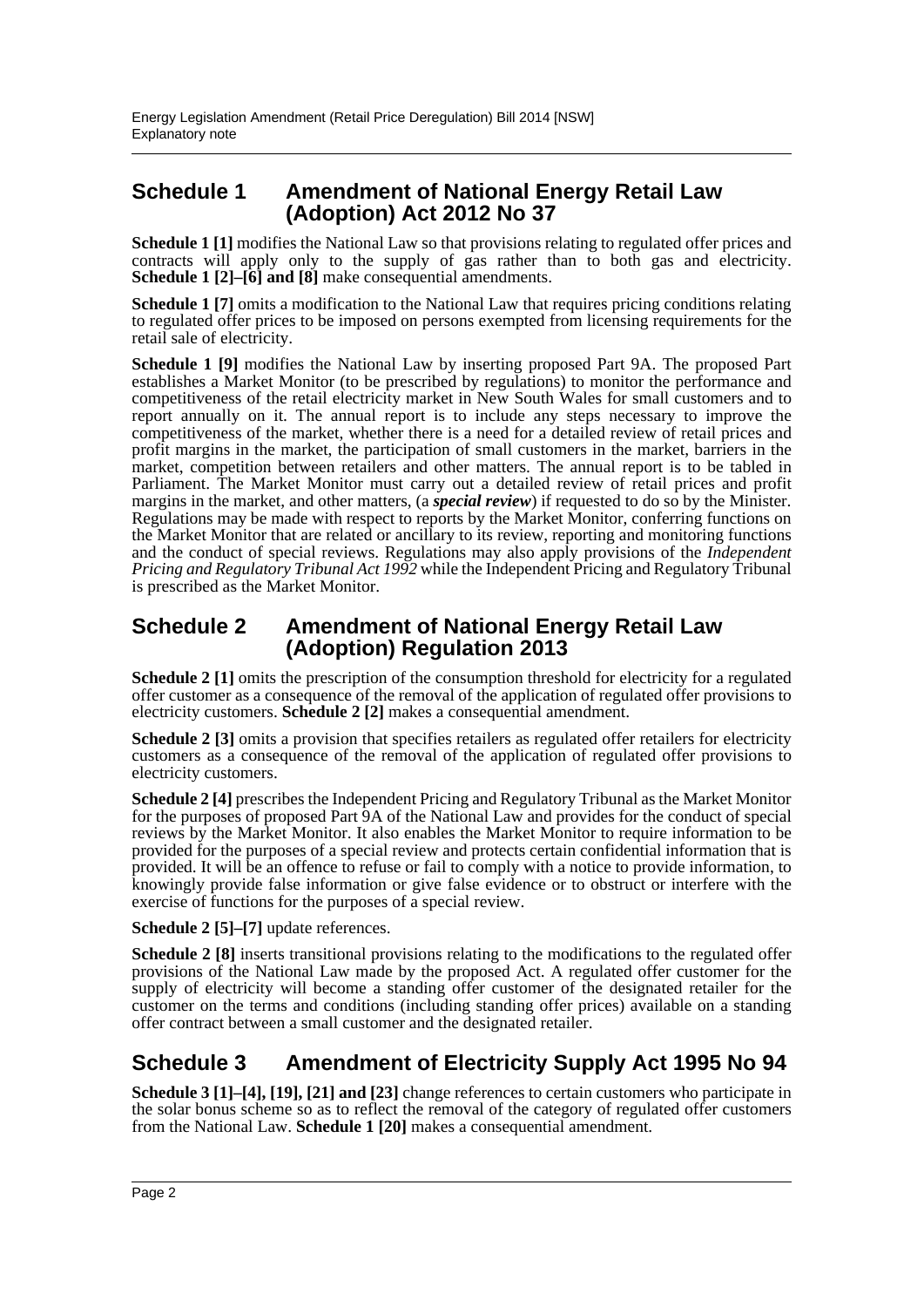**Schedule 3 [5] and [6]** omit provisions which enable the Independent Pricing and Regulatory Tribunal (the *Tribunal*) to investigate and report on and determine regulated retail tariffs or regulated retail charges for electricity. The amendment is consequential on the removal of regulated offer prices from the National Law. **Schedule 3 [7]–[10] and [24]** make consequential amendments.

**Schedule 3 [11]** removes from the Tribunal its functions relating to monitoring regulated offer prices. **Schedule 3 [13] and [14]** make consequential amendments.

**Schedule 3 [12]** omits a provision that requires the Minister to provide information to the Tribunal in relation to compliance with Tribunal determinations about regulated offer prices.

**Schedule 3 [15]** omits a requirement for the Tribunal to report on compliance with Tribunal determinations about regulated offer prices.

**Schedule 3 [16] and [17]** omit references to disputes or complaints concerning regulated offer customers to whom electricity is supplied from provisions setting out matters that an energy ombudsman scheme may deal with.

**Schedule 3 [18]** omits a reference to a dispute or complaint concerning a regulated offer customer from a provision that imposes a condition on a licence of an electricity distributor.

**Schedule 3 [22]** inserts savings and transitional provisions.

#### **Schedule 4 Amendment of Electricity Supply (General) Regulation 2001**

**Schedule 4 [1]** amends a provision that confers a right to apply to an energy ombudsman so as to remove the application of the provision to regulated offer customers for electricity.

**Schedule 4 [2] and [3]** remove references to regulated offer customers.

**Schedule 4 [4]** is consequential on the amendment made by **Schedule 3 [9]**.

## **Schedule 5 Amendment of Gas Supply Act 1996 No 38**

**Schedule 5 [1]** omits a provision which provided for gas pricing order provisions to cease to have effect on 30 June 2013.

**Schedule 5 [2]** changes a reference to arrangements relating to gas pricing.

**Schedule 5 [3]** revives the gas pricing order provisions as if they had not ceased to have effect. No gas pricing orders have been made under the provisions.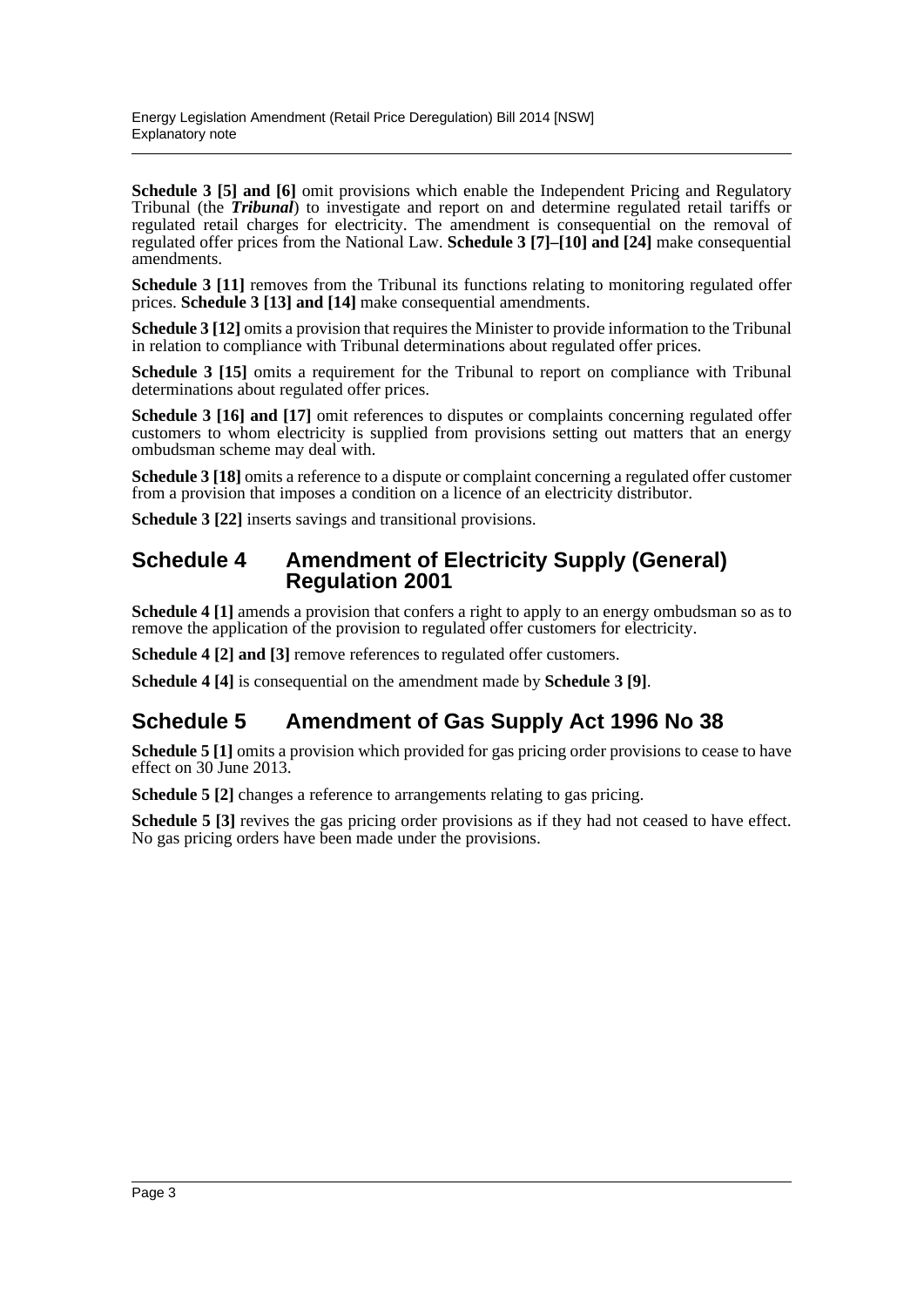First print



New South Wales

## **Energy Legislation Amendment (Retail Price Deregulation) Bill 2014**

## **Contents**

Page

|            | Name of Act                                                        | $\mathcal{P}$  |
|------------|--------------------------------------------------------------------|----------------|
| 2          | Commencement                                                       | $\mathcal{P}$  |
| Schedule 1 | Amendment of National Energy Retail Law (Adoption) Act 2012 No 37  | 3              |
| Schedule 2 | Amendment of National Energy Retail Law (Adoption) Regulation 2013 | $\overline{7}$ |
| Schedule 3 | Amendment of Electricity Supply Act 1995 No 94                     | 11             |
| Schedule 4 | Amendment of Electricity Supply (General) Regulation 2001          | 14             |
| Schedule 5 | Amendment of Gas Supply Act 1996 No 38                             | 15             |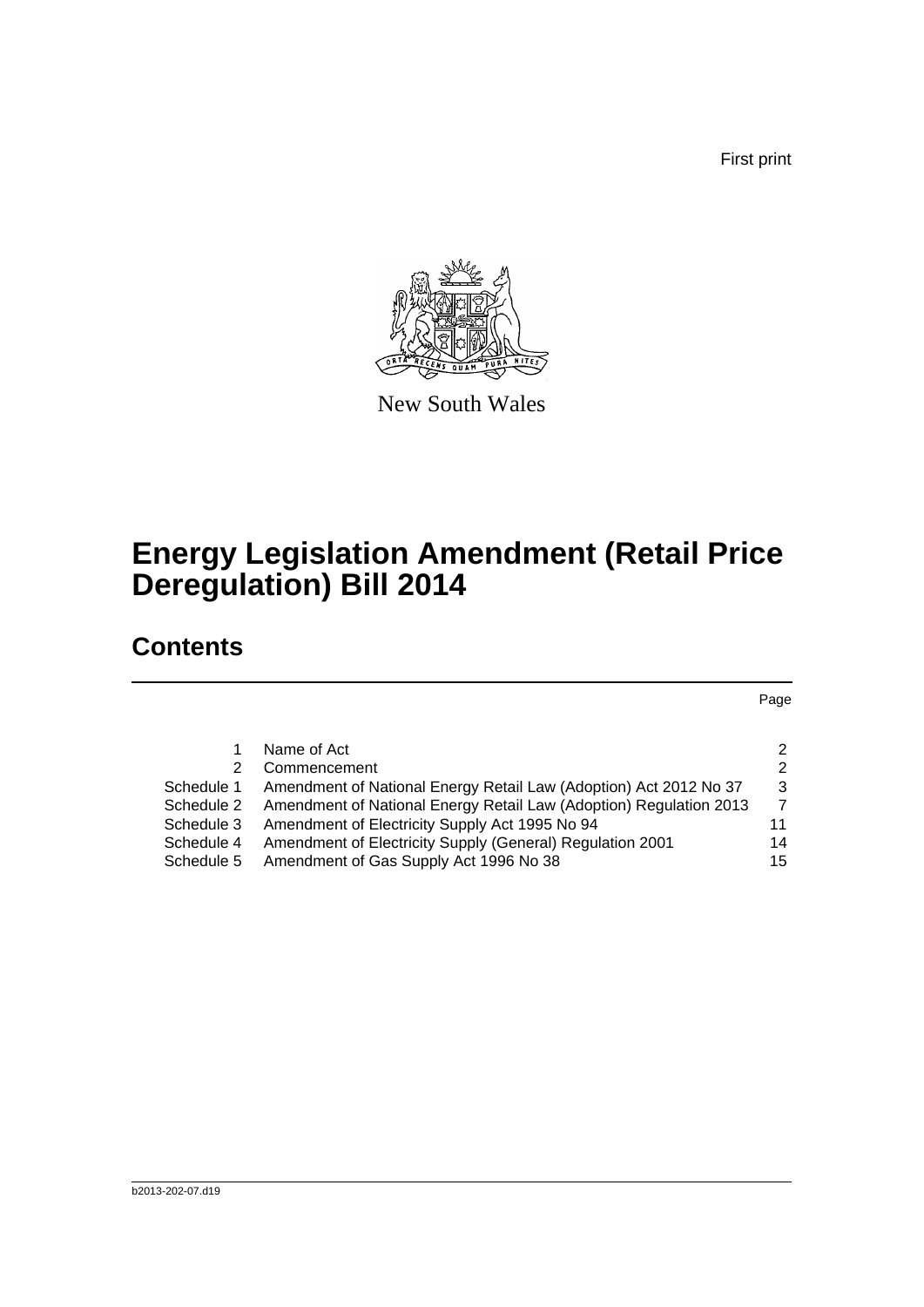

New South Wales

## **Energy Legislation Amendment (Retail Price Deregulation) Bill 2014**

No , 2014

#### **A Bill for**

An Act to amend the *National Energy Retail Law (Adoption) Act 2012*, the *Electricity Supply Act 1995* and regulations under those Acts with respect to the deregulation of the retail electricity market in New South Wales; and to amend the *Gas Supply Act 1996* to revive expired provisions.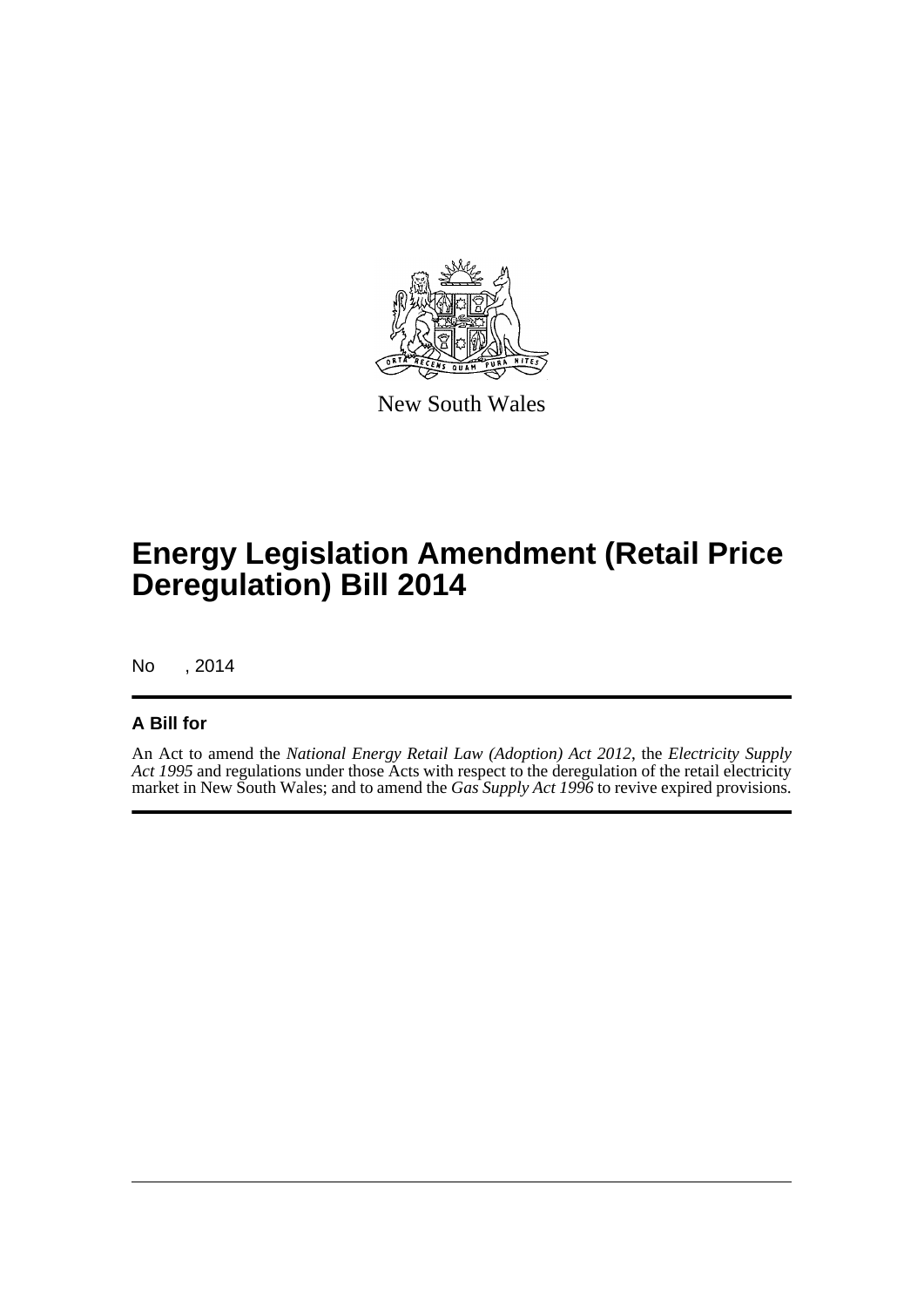Energy Legislation Amendment (Retail Price Deregulation) Bill 2014 [NSW]

<span id="page-5-1"></span><span id="page-5-0"></span>

|     | The Legislature of New South Wales enacts:                                                                                               |        |
|-----|------------------------------------------------------------------------------------------------------------------------------------------|--------|
|     | Name of Act                                                                                                                              | 2      |
|     | This Act is the <i>Energy Legislation Amendment (Retail Price Deregulation) Act 2014</i> .                                               | 3      |
|     | Commencement                                                                                                                             | 4      |
| (1) | Except as provided by subsection (2), this Act commences on 1 July 2014 or on the<br>date of assent to this Act, whichever is the later. | 5<br>6 |
| (2) | Schedule 5 commences on the date of assent to this Act.                                                                                  |        |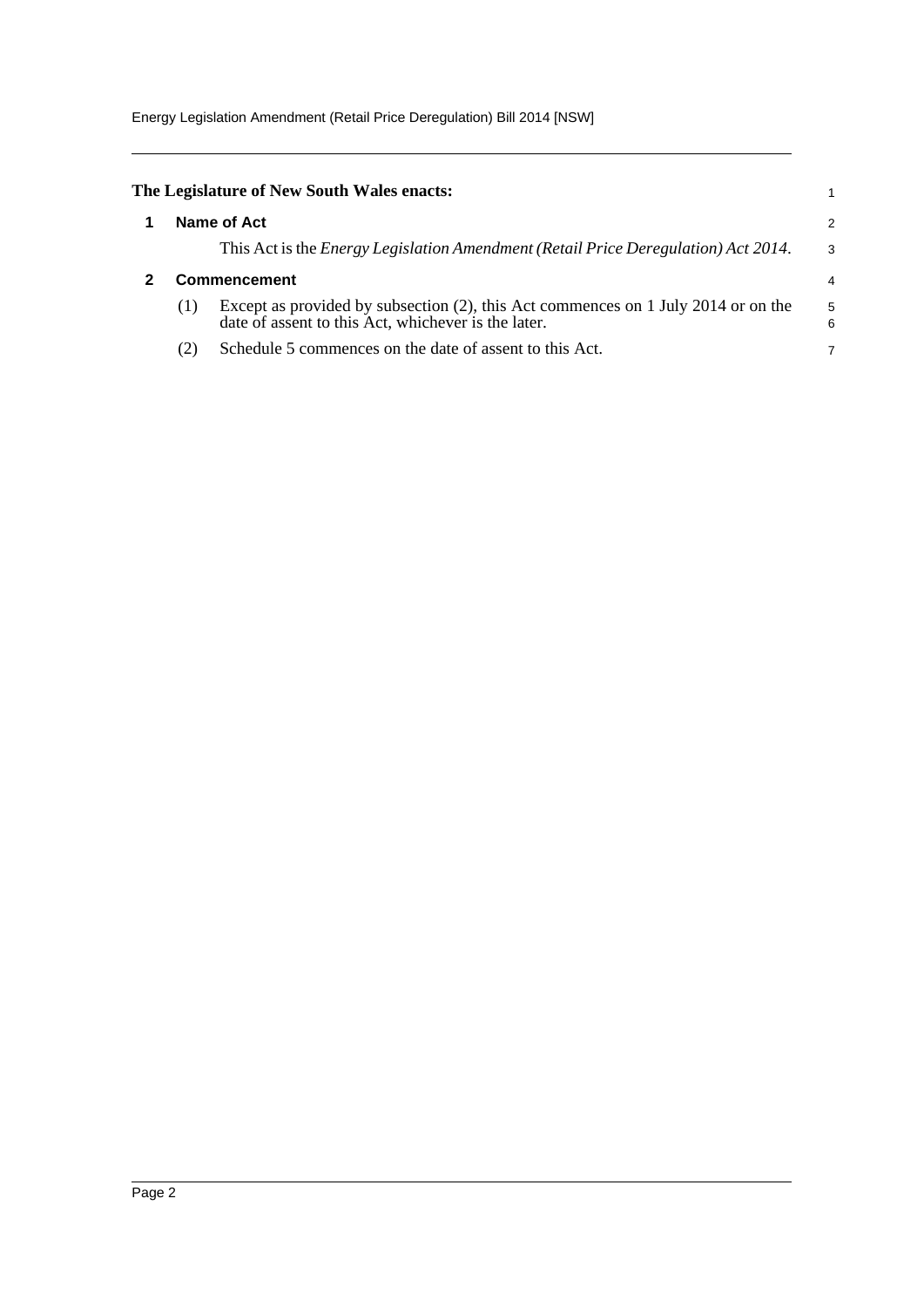<span id="page-6-0"></span>

|       | <b>Schedule 1</b> |                                                                                           |                       | <b>Amendment of National Energy Retail Law</b><br>(Adoption) Act 2012 No 37                                                                                                                                                                                                                                                                                                                                     | 1<br>$\overline{a}$              |
|-------|-------------------|-------------------------------------------------------------------------------------------|-----------------------|-----------------------------------------------------------------------------------------------------------------------------------------------------------------------------------------------------------------------------------------------------------------------------------------------------------------------------------------------------------------------------------------------------------------|----------------------------------|
| $[1]$ |                   |                                                                                           |                       | Schedule 1 New South Wales changes and additions to National Energy Retail Law                                                                                                                                                                                                                                                                                                                                  | 3                                |
|       |                   |                                                                                           |                       | Insert before section 37A as inserted by item [17]:                                                                                                                                                                                                                                                                                                                                                             | 4                                |
|       |                   |                                                                                           |                       | 37AA Application of Division                                                                                                                                                                                                                                                                                                                                                                                    | 5                                |
|       |                   |                                                                                           |                       | This Division applies only to the supply of gas by a retailer.                                                                                                                                                                                                                                                                                                                                                  | 6                                |
| [2]   |                   | Schedule 1 [17]                                                                           |                       |                                                                                                                                                                                                                                                                                                                                                                                                                 | 7                                |
|       | item.             |                                                                                           |                       | Omit "and may relate to electricity or gas, or both" from section 37A (3) as inserted by the                                                                                                                                                                                                                                                                                                                    | 8<br>9                           |
| [3]   |                   | Schedule 1 [17]                                                                           |                       |                                                                                                                                                                                                                                                                                                                                                                                                                 | 10                               |
|       | item.             |                                                                                           |                       | Omit "energy" wherever occurring in sections 37B, 37C (3) and 37D (2) as inserted by the                                                                                                                                                                                                                                                                                                                        | 11<br>12                         |
|       |                   |                                                                                           | Insert instead "gas". |                                                                                                                                                                                                                                                                                                                                                                                                                 | 13                               |
| [4]   |                   | Schedule 1 [17]                                                                           |                       |                                                                                                                                                                                                                                                                                                                                                                                                                 | 14                               |
|       |                   |                                                                                           |                       | Omit section $37C(2)$ as inserted by the item. Insert instead:                                                                                                                                                                                                                                                                                                                                                  | 15                               |
|       |                   | (2)                                                                                       | retailer.             | The <i>regulated offer prices</i> are the prices imposed by a regulated offer retailer<br>in accordance with any gas pricing order under Division 3 of Part 2 of the Gas<br>Supply Act 1996 or any voluntary pricing agreement for gas agreed between<br>the Independent Pricing and Regulatory Tribunal and the regulated offer                                                                                | 16<br>17<br>18<br>19<br>20       |
| [5]   |                   | Schedule 1 [18]                                                                           |                       |                                                                                                                                                                                                                                                                                                                                                                                                                 | 21                               |
|       |                   |                                                                                           |                       | Omit "energy" from section 54 (6A) as inserted by the item. Insert instead "gas".                                                                                                                                                                                                                                                                                                                               | 22                               |
| [6]   |                   | Schedule 1 [19]                                                                           |                       |                                                                                                                                                                                                                                                                                                                                                                                                                 | 23                               |
|       |                   |                                                                                           |                       | Insert "for the supply of gas" after "arrangement" in section 55 (2A) as inserted by the item.                                                                                                                                                                                                                                                                                                                  | 24                               |
| [7]   |                   | Schedule 1 [22]                                                                           |                       |                                                                                                                                                                                                                                                                                                                                                                                                                 | 25                               |
|       |                   | Omit the item.                                                                            |                       |                                                                                                                                                                                                                                                                                                                                                                                                                 | 26                               |
| [8]   |                   | Schedule 1 [23]                                                                           |                       |                                                                                                                                                                                                                                                                                                                                                                                                                 | 27                               |
|       |                   |                                                                                           |                       | Omit the item. Insert instead:                                                                                                                                                                                                                                                                                                                                                                                  | 28                               |
|       | $[23]$            | Section 145 Contractual arrangements for sale of energy to transferred small<br>customers |                       |                                                                                                                                                                                                                                                                                                                                                                                                                 | 29<br>30                         |
|       |                   |                                                                                           |                       | Insert after section $145(4)$ :                                                                                                                                                                                                                                                                                                                                                                                 | 31                               |
|       |                   |                                                                                           | (4A)                  | Despite subsection (4), the prices applicable to a RoLR deemed small<br>customer retail arrangement for the supply of gas are the regulated offer<br>prices of the applicable regulated offer retailer, with any variations in<br>accordance with or consequent on the applicable RoLR cost recovery<br>scheme determined under Division 9.<br>Note-This subsection is an additional New South Wales provision. | 32<br>33<br>34<br>35<br>36<br>37 |
|       |                   |                                                                                           |                       |                                                                                                                                                                                                                                                                                                                                                                                                                 |                                  |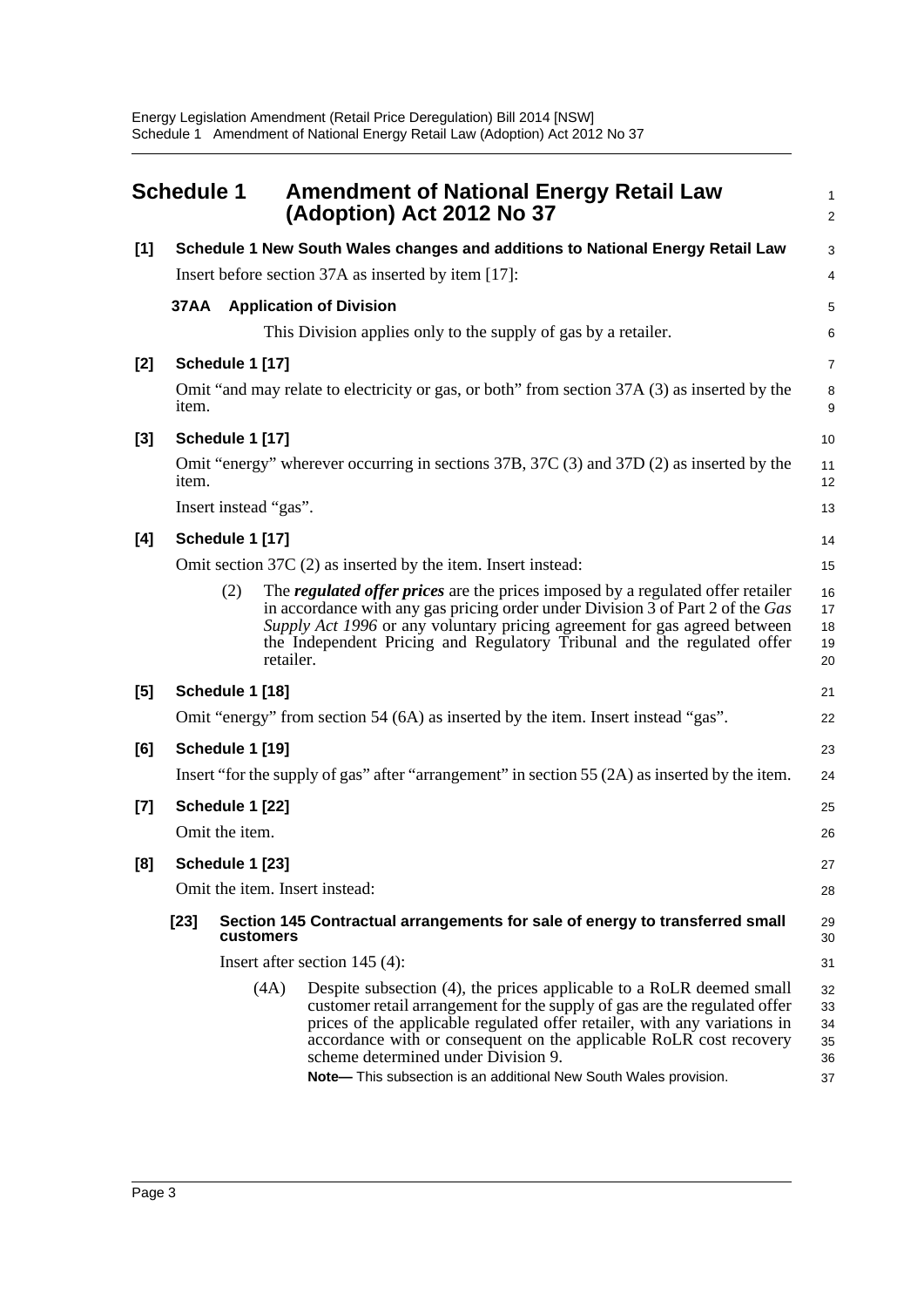Energy Legislation Amendment (Retail Price Deregulation) Bill 2014 [NSW] Schedule 1 Amendment of National Energy Retail Law (Adoption) Act 2012 No 37

| [9] |       | Schedule 1 [25A]              |          |                                                                                                                                                                                                                       | 1                    |
|-----|-------|-------------------------------|----------|-----------------------------------------------------------------------------------------------------------------------------------------------------------------------------------------------------------------------|----------------------|
|     |       | Insert after Schedule 1 [25]: |          |                                                                                                                                                                                                                       | $\overline{2}$       |
|     | [25A] | Part 9A                       |          |                                                                                                                                                                                                                       | 3                    |
|     |       | Insert after Part 9:          |          |                                                                                                                                                                                                                       | 4                    |
|     |       |                               |          | Part 9A— Monitoring of NSW retail electricity<br>market                                                                                                                                                               | 5<br>6               |
|     |       |                               |          | Note-The provisions of this Part are additional New South Wales provisions.                                                                                                                                           | $\overline{7}$       |
|     |       | 234A-Market Monitor           |          |                                                                                                                                                                                                                       | 8                    |
|     |       | (1)                           | Part.    | In this Part, the <i>Market Monitor</i> is the person prescribed by the<br>NSW regulations as the Market Monitor for the purposes of this                                                                             | 9<br>10<br>11        |
|     |       | (2)                           |          | The Market Monitor is to monitor the performance and<br>competitiveness of the retail electricity market in New South<br>Wales for small customers.                                                                   | 12<br>13<br>14       |
|     |       | (3)                           |          | The Market Monitor is to report annually to the Minister on the<br>performance and competitiveness of the retail electricity market<br>in New South Wales for small customers, including on the<br>following matters— | 15<br>16<br>17<br>18 |
|     |       |                               | (a)      | the participation of small customers in the market and, if<br>the Market Monitor thinks it appropriate, particular groups<br>of small customers;                                                                      | 19<br>20<br>21       |
|     |       |                               | (b)      | prices of electricity for small customers in regional areas;                                                                                                                                                          | 22                   |
|     |       |                               | (c)      | any barriers to entry to or exit from, or expansion in, the<br>market;                                                                                                                                                | 23<br>24             |
|     |       |                               | (d)      | the extent to which retailers are competing to attract and<br>retain small customers;                                                                                                                                 | 25<br>26             |
|     |       |                               | (e)      | whether price movements and price and product diversity<br>in the market are consistent with a competitive market;                                                                                                    | 27<br>28             |
|     |       |                               | (f)      | if the Market Monitor is of the opinion that it is required,<br>steps necessary to improve the competitiveness of the<br>market;                                                                                      | 29<br>30<br>31       |
|     |       |                               | (g)      | whether there is a need for a detailed review of retail prices<br>and profit margins in the market;                                                                                                                   | 32<br>33             |
|     |       |                               | (h)      | any other matters the Market Monitor thinks appropriate.                                                                                                                                                              | 34                   |
|     |       | (4)                           |          | An annual report is to be prepared for each year commencing on<br>1 July and the first annual report is to be for the year commencing<br>1 July 2014.                                                                 | 35<br>36<br>37       |
|     |       | (5)                           | relates. | The annual report is to be provided to the Minister not later than<br>30 November following the end of the year to which the report                                                                                   | 38<br>39<br>40       |
|     |       | (6)                           |          | The Minister is to lay the annual report or cause it to be laid<br>before both Houses of Parliament of this jurisdiction not later<br>than 30 days after receiving the report.                                        | 41<br>42<br>43       |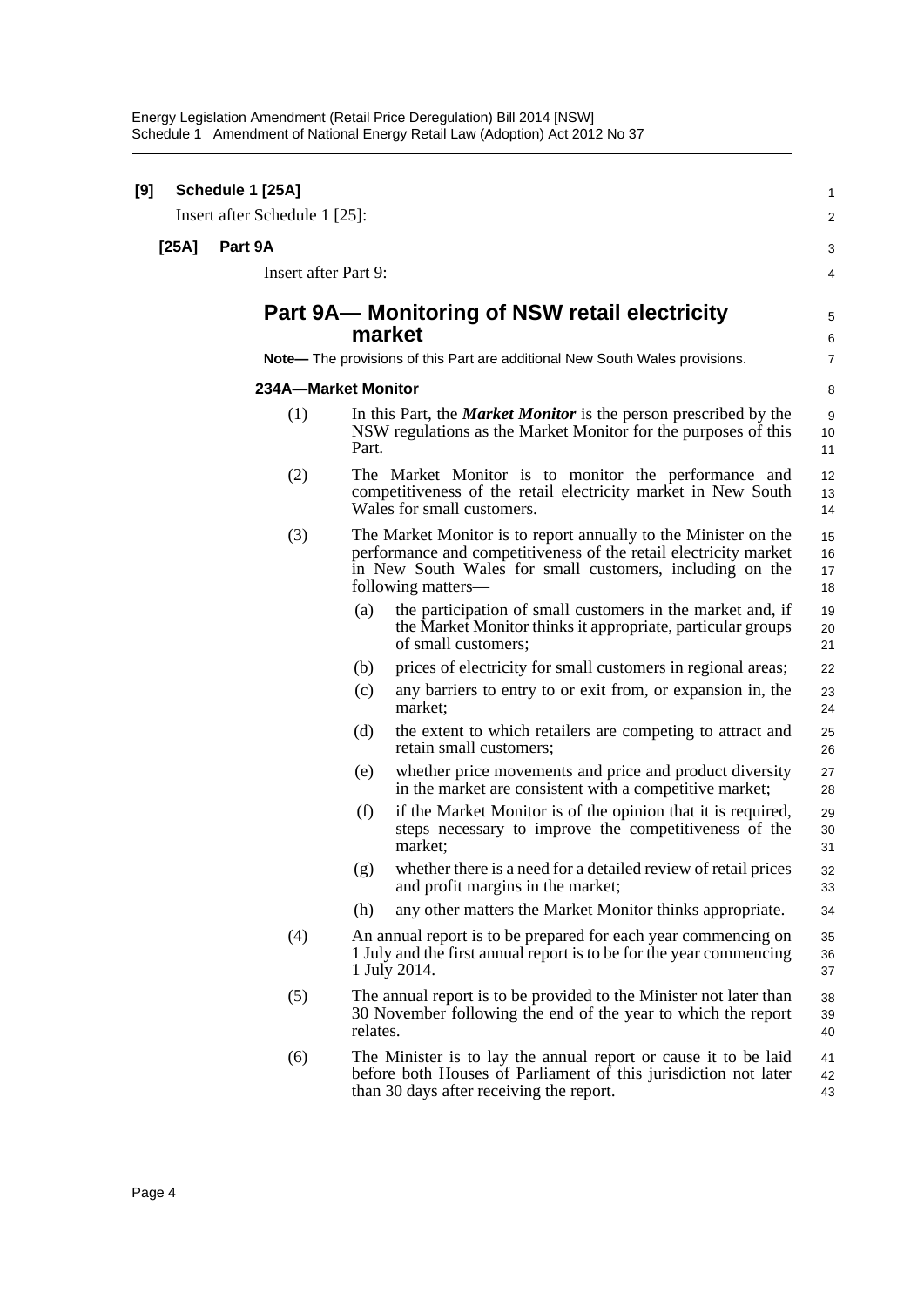| (7) |        | In preparing an annual report, the Market Monitor is to have<br>regard only to the following—                                                                                                                                                                                                                                                                                                            | 1<br>$\overline{\mathbf{c}}$              |
|-----|--------|----------------------------------------------------------------------------------------------------------------------------------------------------------------------------------------------------------------------------------------------------------------------------------------------------------------------------------------------------------------------------------------------------------|-------------------------------------------|
|     | (a)    | information provided by the AEMC and the AER;                                                                                                                                                                                                                                                                                                                                                            | 3                                         |
|     | (b)    | any publicly available information;                                                                                                                                                                                                                                                                                                                                                                      | 4                                         |
|     | (c)    | information provided by a retailer under subsection (8).                                                                                                                                                                                                                                                                                                                                                 | 5                                         |
| (8) |        | The Market Monitor may, by notice in writing served on a<br>retailer, require the retailer to provide particulars to the Market<br>Monitor of the number of market offer customers of the retailer,<br>the market offer prices of those customers, the number of<br>customers on each standing offer price offered by the retailer that<br>has been publicly advertised and those standing offer prices. | 6<br>$\overline{7}$<br>8<br>9<br>10<br>11 |
|     |        | 234B-Special reviews by Market Monitor                                                                                                                                                                                                                                                                                                                                                                   | 12                                        |
| (1) |        | The Market Monitor must, if requested in writing by the Minister<br>to do so, carry out a detailed review of retail prices and profit<br>margins in the retail electricity market in New South Wales for<br>small customers, or any other matter related to that market, (a<br><i>special review</i> ) and report on the review to the Minister.                                                         | 13<br>14<br>15<br>16<br>17                |
| (2) |        | The request for a special review may specify a period within<br>which the Market Monitor is to submit the report on the review<br>to the Minister and may require the Market Monitor to consider<br>specified matters when carrying out the review.                                                                                                                                                      | 18<br>19<br>20<br>21                      |
| (3) |        | In preparing a report on a special review, the Market Monitor is<br>not limited to consideration of information of a kind referred to<br>in section $234A(7)$ .                                                                                                                                                                                                                                          | 22<br>23<br>24                            |
|     |        | 234C-Reports to Parliament                                                                                                                                                                                                                                                                                                                                                                               | 25                                        |
| (1) | House. | If a House of Parliament is not sitting when the Minister seeks to<br>table a report required by this Part to be laid before the House, the<br>Minister may present copies of the report to the Clerk of the                                                                                                                                                                                             | 26<br>27<br>28<br>29                      |
| (2) |        | The report—                                                                                                                                                                                                                                                                                                                                                                                              | 30                                        |
|     | (a)    | on presentation and for all purposes is taken to have been<br>laid before the House; and                                                                                                                                                                                                                                                                                                                 | 31<br>32                                  |
|     | (b)    | may be printed by authority of the Clerk of the House; and                                                                                                                                                                                                                                                                                                                                               | 33                                        |
|     | (c)    | if printed by authority of the Clerk, is for all purposes taken<br>to be a report published by or under the authority of the<br>House; and                                                                                                                                                                                                                                                               | 34<br>35<br>36                            |
|     | (d)    | is to be recorded—                                                                                                                                                                                                                                                                                                                                                                                       | 37                                        |
|     |        | (i)<br>in the case of the Legislative Council, in the Minutes<br>of the Proceedings of the Legislative Council; and                                                                                                                                                                                                                                                                                      | 38<br>39                                  |
|     |        | in the case of the Legislative Assembly, in the Votes<br>(ii)<br>and Proceedings of the Legislative Assembly;                                                                                                                                                                                                                                                                                            | 40<br>41                                  |
|     |        | on the first sitting day of the House after receipt of the<br>report by the Clerk.                                                                                                                                                                                                                                                                                                                       | 42<br>43                                  |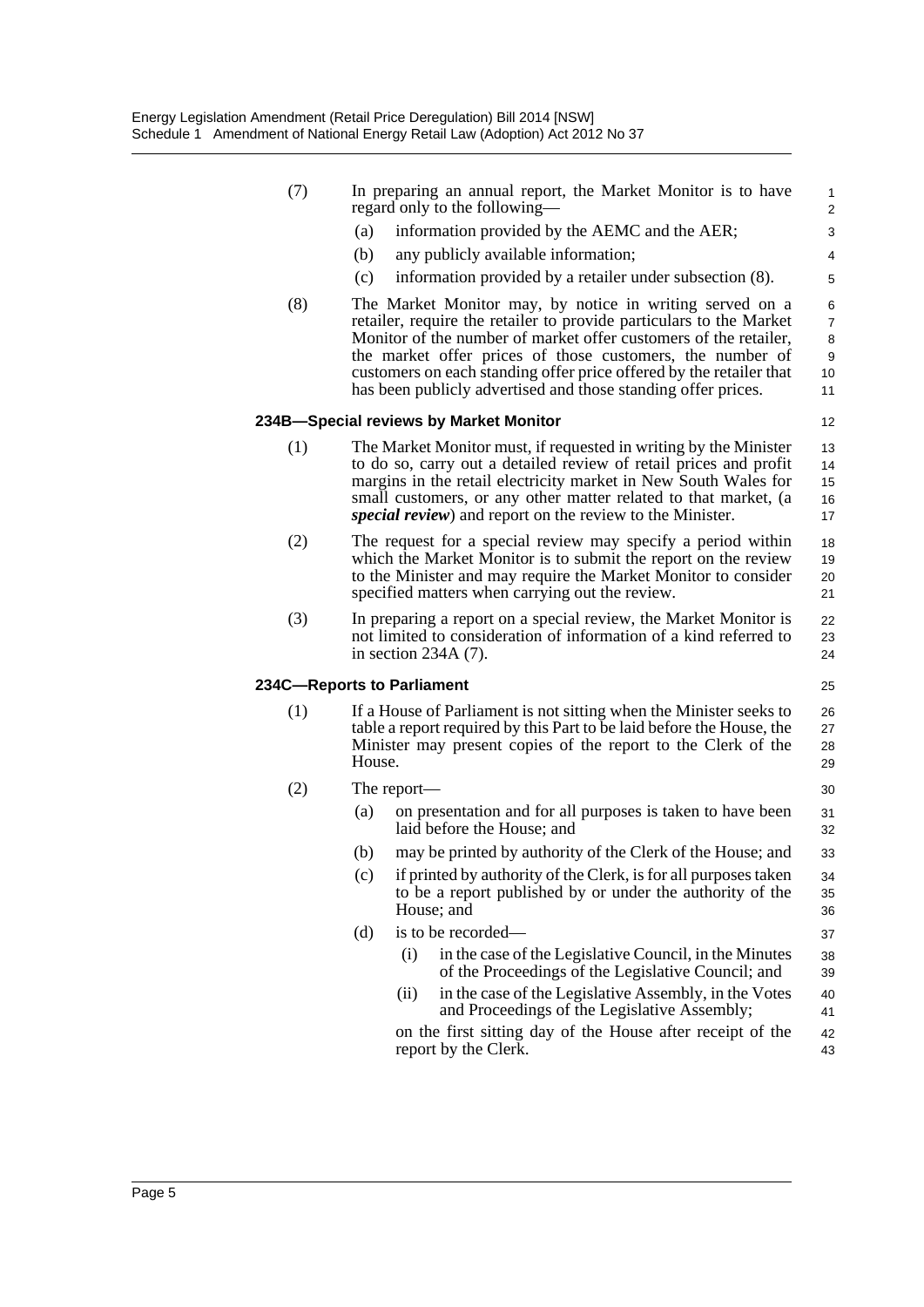#### **234D—Regulations**

| lations |                                                                                                                                                                                                                                                                                                         | 1                          |
|---------|---------------------------------------------------------------------------------------------------------------------------------------------------------------------------------------------------------------------------------------------------------------------------------------------------------|----------------------------|
|         | The NSW regulations may make provision for or with respect to<br>the following matters—                                                                                                                                                                                                                 | $\overline{2}$<br>3        |
| (a)     | reports by the Market Monitor for the purposes of this Part;                                                                                                                                                                                                                                            | 4                          |
| (b)     | conferring functions on the Market Monitor that are related<br>or ancillary to its review, reporting and monitoring<br>functions under this Part;                                                                                                                                                       | 5<br>6<br>$\overline{7}$   |
| (c)     | without limiting paragraph (b), providing for the conduct<br>of a special review and conferring related functions on the<br>Market Monitor, including powers to require retailers or<br>other persons to provide information or other evidence for<br>the purposes of a special review;                 | 8<br>9<br>10<br>11<br>12   |
| (d)     | prohibiting or regulating the disclosure of information or<br>the provision of evidence to the Market Monitor;                                                                                                                                                                                          | 13<br>14                   |
| (e)     | if the Independent Pricing and Regulatory Tribunal is<br>prescribed as the Market Monitor, applying provisions<br>(with or without modification) of the <i>Independent Pricing</i><br>and Regulatory Tribunal Act 1992 or the Electricity Supply<br>Act 1995 to the exercise of functions by the Market | 15<br>16<br>17<br>18<br>19 |

20

Monitor under this Part.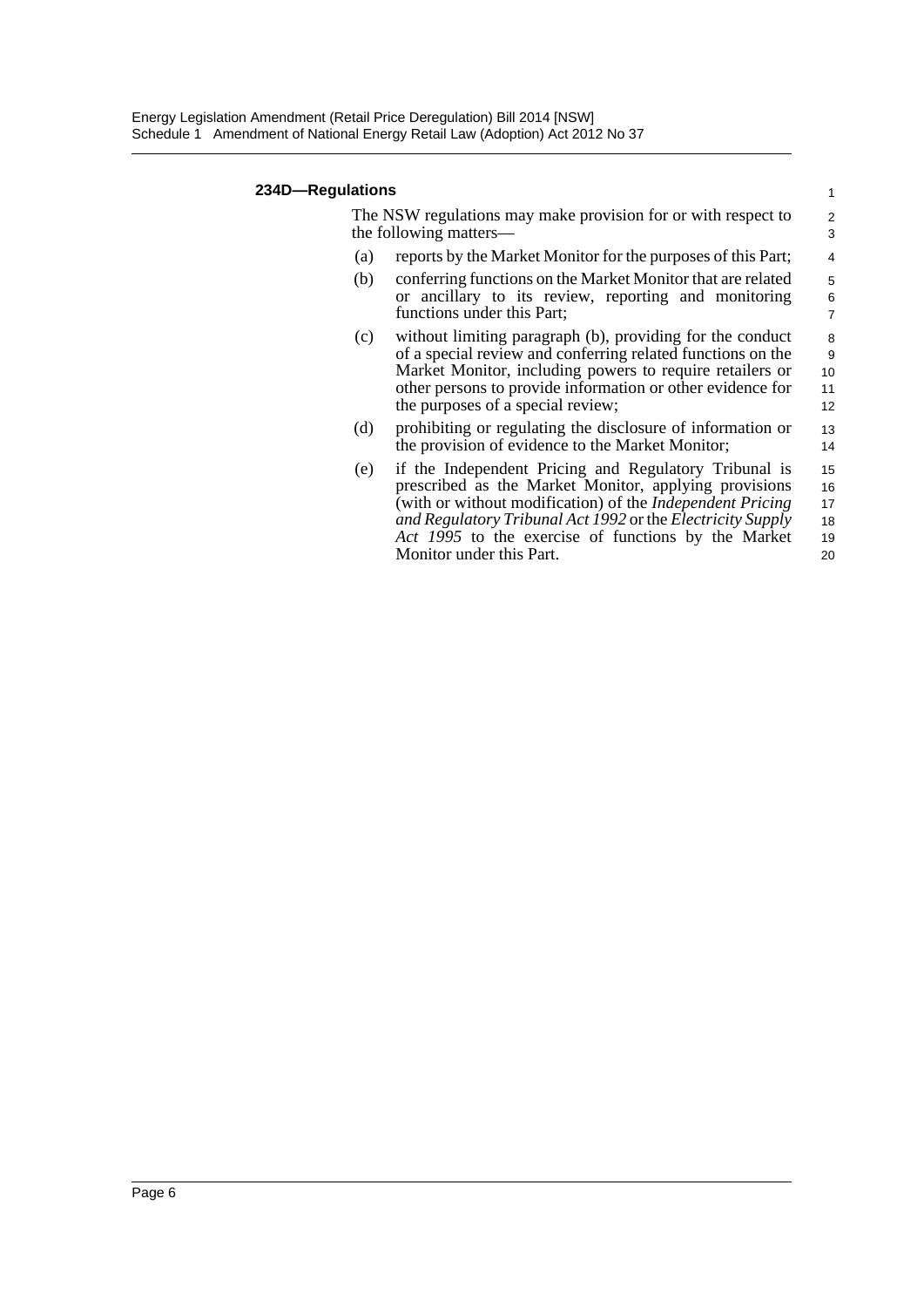<span id="page-10-0"></span>

| <b>Schedule 2</b> |           |                        | <b>Amendment of National Energy Retail Law</b><br>(Adoption) Regulation 2013 |                                                                                                                                                                                                                              |                |
|-------------------|-----------|------------------------|------------------------------------------------------------------------------|------------------------------------------------------------------------------------------------------------------------------------------------------------------------------------------------------------------------------|----------------|
| $[1]$             |           |                        |                                                                              | <b>Clause 4 Small customers and regulated offer customers</b>                                                                                                                                                                | 3              |
|                   |           |                        |                                                                              | Omit clause 4 (2). Insert instead:                                                                                                                                                                                           | 4              |
|                   |           | (2)                    |                                                                              | For the purposes of the definition of regulated offer customer in section 37B<br>of the National Law, the consumption threshold for a customer to be a<br>regulated offer customer is a rate of $1,000$ gigajoules per year. | 5<br>6<br>7    |
| [2]               |           | Clause 4 (3)           |                                                                              |                                                                                                                                                                                                                              | 8              |
|                   |           |                        |                                                                              | Omit "energy" wherever occurring. Insert instead "gas".                                                                                                                                                                      | 9              |
| [3]               |           |                        |                                                                              | <b>Clause 6 Regulated offer retailers</b>                                                                                                                                                                                    | 10             |
|                   |           | Omit clause $6(2)$ .   |                                                                              |                                                                                                                                                                                                                              | 11             |
| [4]               |           | <b>Clauses 8A-8E</b>   |                                                                              |                                                                                                                                                                                                                              | 12             |
|                   |           | Insert after clause 8: |                                                                              |                                                                                                                                                                                                                              | 13             |
|                   | <b>8A</b> |                        | <b>Market Monitor</b>                                                        |                                                                                                                                                                                                                              | 14             |
|                   |           |                        |                                                                              | The Independent Pricing and Regulatory Tribunal is prescribed as the Market<br>Monitor for the purposes of Part 9A of the National Law.                                                                                      | 15<br>16       |
|                   | 8B        |                        |                                                                              | Powers of Market Monitor and conduct of special reviews                                                                                                                                                                      | 17             |
|                   |           | (1)                    |                                                                              | In a special review under Part 9A of the National Law, the Market Monitor:                                                                                                                                                   | 18             |
|                   |           |                        | (a)                                                                          | is to act with as little formality as possible, and                                                                                                                                                                          | 19             |
|                   |           |                        | (b)                                                                          | may inform itself on any matter in any way it thinks fit and is not bound<br>by the rules of evidence, and                                                                                                                   | 20<br>21       |
|                   |           |                        | (c)                                                                          | may receive information or submissions in the form of oral or written<br>statements, and                                                                                                                                     | 22<br>23       |
|                   |           |                        | (d)                                                                          | may consult with such persons as it thinks fit.                                                                                                                                                                              | 24             |
|                   |           | (2)                    |                                                                              | The Market Monitor may, but is not required to, hold hearings or public<br>seminars, conduct workshops and establish working groups and task forces for<br>the purposes of a special review.                                 | 25<br>26<br>27 |
|                   |           | (3)                    |                                                                              | The Market Monitor must consult with retailers in a special review.                                                                                                                                                          | 28             |
|                   |           | (4)                    | hearings.                                                                    | If the Market Monitor holds hearings, it must give reasonable notice, by<br>advertisement published in a newspaper circulating in the State, of the                                                                          | 29<br>30<br>31 |
|                   |           | (5)                    |                                                                              | The Market Monitor may call for written submissions and may specify a time<br>and date by which those submissions must be made. The Market Monitor may<br>extend the time for the making of submissions.                     | 32<br>33<br>34 |
|                   |           | (6)                    |                                                                              | A hearing may be held in public or in private, at the discretion of the Market<br>Monitor, and may be conducted as determined by the Market Monitor.                                                                         | 35<br>36       |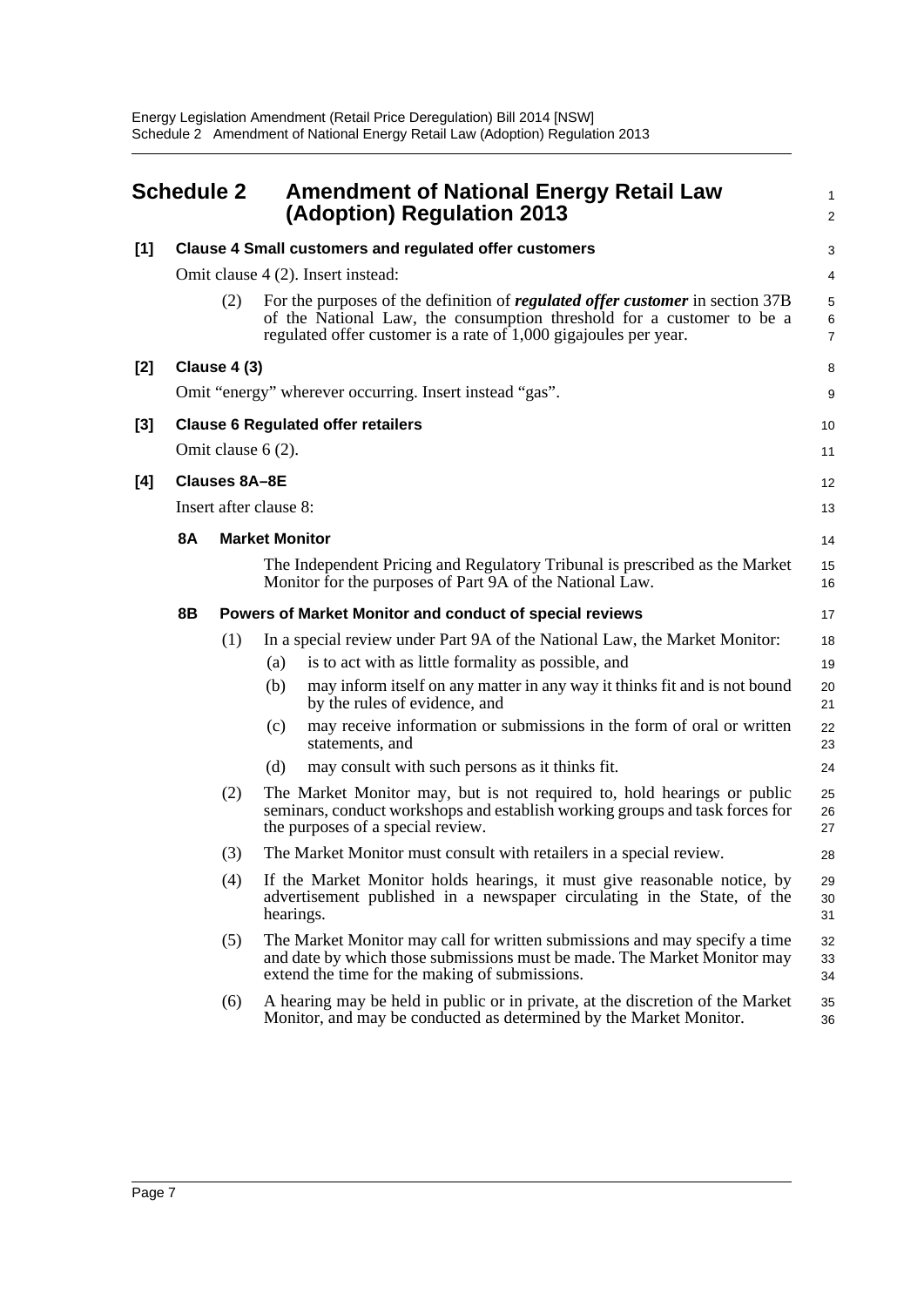| 8C | Provision of information, documents and evidence |                                                                                                                                                                                                                                                                                                                                                                                                                      |                                                                                                                                                                                                                                                                                                   |                            |  |  |  |
|----|--------------------------------------------------|----------------------------------------------------------------------------------------------------------------------------------------------------------------------------------------------------------------------------------------------------------------------------------------------------------------------------------------------------------------------------------------------------------------------|---------------------------------------------------------------------------------------------------------------------------------------------------------------------------------------------------------------------------------------------------------------------------------------------------|----------------------------|--|--|--|
|    | (1)                                              |                                                                                                                                                                                                                                                                                                                                                                                                                      | For the purposes of a special review, the Chairperson of the Market Monitor<br>may, by notice in writing served on an officer of a retailer or any other person,<br>require the officer or person to do any one or more of the following:                                                         | $\overline{2}$<br>3<br>4   |  |  |  |
|    |                                                  | (a)                                                                                                                                                                                                                                                                                                                                                                                                                  | to give to the Market Monitor, on or before a day specified in the notice,<br>a statement setting out such information as is so specified,                                                                                                                                                        | 5<br>6                     |  |  |  |
|    |                                                  | (b)                                                                                                                                                                                                                                                                                                                                                                                                                  | to give to the Market Monitor, on or before a day specified in the notice,<br>such documents as are so specified,                                                                                                                                                                                 | $\overline{7}$<br>8        |  |  |  |
|    |                                                  | (c)                                                                                                                                                                                                                                                                                                                                                                                                                  | to attend a meeting or hearing of the Market Monitor to give evidence.                                                                                                                                                                                                                            | 9                          |  |  |  |
|    | (2)                                              | Monitor:                                                                                                                                                                                                                                                                                                                                                                                                             | If documents are given to the Market Monitor under this clause, the Market                                                                                                                                                                                                                        | 10<br>11                   |  |  |  |
|    |                                                  | (a)                                                                                                                                                                                                                                                                                                                                                                                                                  | may take possession of, and make copies of or take extracts from, the<br>documents, and                                                                                                                                                                                                           | 12<br>13                   |  |  |  |
|    |                                                  | (b)                                                                                                                                                                                                                                                                                                                                                                                                                  | may keep possession of the documents for such period as is necessary<br>for the purposes of the special review to which they relate, and                                                                                                                                                          | 14<br>15                   |  |  |  |
|    |                                                  | (c)                                                                                                                                                                                                                                                                                                                                                                                                                  | during that period must permit them to be inspected at all reasonable<br>times by persons who would be entitled to inspect them if they were not<br>in the possession of the Market Monitor.                                                                                                      | 16<br>17<br>18             |  |  |  |
| 8D |                                                  |                                                                                                                                                                                                                                                                                                                                                                                                                      | <b>Confidential information</b>                                                                                                                                                                                                                                                                   | 19                         |  |  |  |
|    | (1)                                              | If a person provides information (protected information) to the Market<br>20<br>Monitor for the purposes of a special review on the understanding that the<br>21<br>information is confidential and will not be divulged, the Market Monitor is<br>22<br>required to ensure that the information is not divulged by it to any person,<br>23<br>except:<br>24                                                         |                                                                                                                                                                                                                                                                                                   |                            |  |  |  |
|    |                                                  | (a)                                                                                                                                                                                                                                                                                                                                                                                                                  | with the consent of the person who provided the information, or                                                                                                                                                                                                                                   | 25                         |  |  |  |
|    |                                                  | (b)                                                                                                                                                                                                                                                                                                                                                                                                                  | to the extent that the Market Monitor is satisfied that the information is<br>not confidential in nature, or                                                                                                                                                                                      | 26<br>27                   |  |  |  |
|    |                                                  | (c)                                                                                                                                                                                                                                                                                                                                                                                                                  | to a member or officer of the Market Monitor.                                                                                                                                                                                                                                                     | 28                         |  |  |  |
|    | (2)                                              | If the Market Monitor is satisfied that protected information provided to the<br>Market Monitor by a person needs to be divulged for the purposes of its report<br>on the special review, and the exceptions in subclause $(1)$ $(a)$ – $(c)$ are not<br>applicable, the Market Monitor may notify the person that the Market Monitor<br>proposes to divulge the information in its report after a specified period. |                                                                                                                                                                                                                                                                                                   | 29<br>30<br>31<br>32<br>33 |  |  |  |
|    | (3)                                              |                                                                                                                                                                                                                                                                                                                                                                                                                      | After the specified period, and despite subclause (1), the Market Monitor may<br>divulge the information in its report.                                                                                                                                                                           | 34<br>35                   |  |  |  |
|    | (4)                                              |                                                                                                                                                                                                                                                                                                                                                                                                                      | If the Market Monitor is satisfied that it is desirable to do so because of the<br>confidential nature of any information provided to it in connection with its<br>functions relating to a special review, it may give directions prohibiting or<br>restricting the divulging of the information. | 36<br>37<br>38<br>39       |  |  |  |
|    | (5)                                              |                                                                                                                                                                                                                                                                                                                                                                                                                      | A person must not contravene a direction given under subclause (4).                                                                                                                                                                                                                               | 40                         |  |  |  |
|    |                                                  |                                                                                                                                                                                                                                                                                                                                                                                                                      | Maximum penalty: 100 penalty units.                                                                                                                                                                                                                                                               | 41                         |  |  |  |
|    | (6)                                              |                                                                                                                                                                                                                                                                                                                                                                                                                      | A reference in this clause to information includes information given at a<br>meeting or hearing of the Market Monitor and information contained in any<br>documents given to the Market Monitor.                                                                                                  | 42<br>43<br>44             |  |  |  |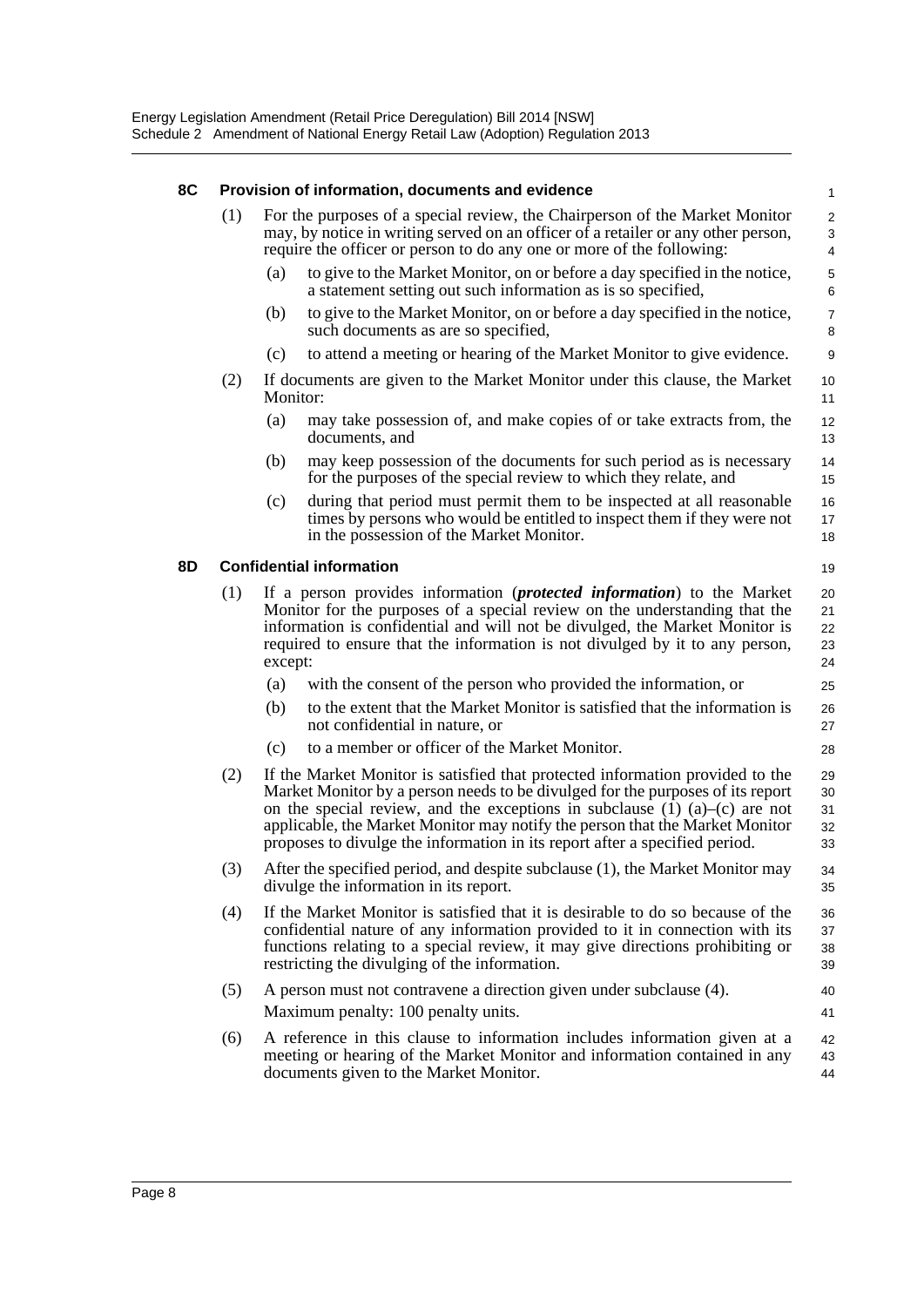|       | 8E                                                                    | <b>Offences</b>       |     |                                                                                                                                                                                                                                                                                                                                                                                                                          |                                  |  |  |
|-------|-----------------------------------------------------------------------|-----------------------|-----|--------------------------------------------------------------------------------------------------------------------------------------------------------------------------------------------------------------------------------------------------------------------------------------------------------------------------------------------------------------------------------------------------------------------------|----------------------------------|--|--|
|       |                                                                       | (1)                   |     | A person must not, without reasonable excuse:                                                                                                                                                                                                                                                                                                                                                                            | $\overline{a}$                   |  |  |
|       |                                                                       |                       | (a) | refuse or fail to comply with a notice served under clause 8C, or                                                                                                                                                                                                                                                                                                                                                        | 3                                |  |  |
|       |                                                                       |                       | (b) | refuse or fail to answer a question that the person is required to answer<br>by the Chairperson at any meeting or hearing before the Market Monitor<br>for the purposes of a special review.                                                                                                                                                                                                                             | 4<br>5<br>6                      |  |  |
|       |                                                                       | (2)                   |     | It is a reasonable excuse for the purposes of subclause (1) that to comply with<br>the notice or to answer the question might tend to incriminate a natural person<br>or make the person liable to any forfeiture or penalty.                                                                                                                                                                                            | 7<br>8<br>9                      |  |  |
|       |                                                                       | (3)                   |     | A person must not:                                                                                                                                                                                                                                                                                                                                                                                                       | 10                               |  |  |
|       |                                                                       |                       | (a) | give to the Market Monitor, whether orally or in writing, information<br>that the person knows to be false or misleading in a material particular<br>(unless the person informs the Market Monitor of that fact), or                                                                                                                                                                                                     | 11<br>12<br>13                   |  |  |
|       |                                                                       |                       | (b) | at a meeting of or hearing before the Market Monitor, give evidence that<br>the person knows to be false or misleading in a material particular.                                                                                                                                                                                                                                                                         | 14<br>15                         |  |  |
|       |                                                                       | (4)                   |     | A person must not hinder, obstruct or interfere with the Chairperson or any<br>other member of the Market Monitor in the exercise of functions for the<br>purposes of a special review as Chairperson or other member.<br>Maximum penalty: 100 penalty units.                                                                                                                                                            | 16<br>17<br>18<br>19             |  |  |
|       |                                                                       |                       |     |                                                                                                                                                                                                                                                                                                                                                                                                                          |                                  |  |  |
| [5]   |                                                                       |                       |     | <b>Clause 27 Credits under solar bonus scheme</b>                                                                                                                                                                                                                                                                                                                                                                        | 20                               |  |  |
|       |                                                                       |                       |     | Insert "former" before "regulated".                                                                                                                                                                                                                                                                                                                                                                                      | 21                               |  |  |
| [6]   |                                                                       |                       |     | <b>Clause 44 Voluntary pricing agreements for gas</b>                                                                                                                                                                                                                                                                                                                                                                    | 22                               |  |  |
|       | Omit "voluntary transitional pricing arrangement" from clause 44 (1). |                       |     |                                                                                                                                                                                                                                                                                                                                                                                                                          |                                  |  |  |
|       |                                                                       |                       |     | Insert instead "voluntary pricing agreement".                                                                                                                                                                                                                                                                                                                                                                            | 24                               |  |  |
| $[7]$ |                                                                       | Clause 44 (2) and (3) |     |                                                                                                                                                                                                                                                                                                                                                                                                                          |                                  |  |  |
|       |                                                                       |                       |     | Omit "arrangement" wherever occurring. Insert instead "agreement".                                                                                                                                                                                                                                                                                                                                                       | 26                               |  |  |
| [8]   | Part 6, Division 7                                                    |                       |     |                                                                                                                                                                                                                                                                                                                                                                                                                          |                                  |  |  |
|       | Insert after Division 6:                                              |                       |     |                                                                                                                                                                                                                                                                                                                                                                                                                          |                                  |  |  |
|       | <b>Division 7</b>                                                     |                       |     | <b>Provisions consequent on enactment of Energy</b><br><b>Legislation Amendment (Retail Price Deregulation)</b><br><b>Act 2014</b>                                                                                                                                                                                                                                                                                       |                                  |  |  |
|       | 50                                                                    |                       |     | Former regulated offer customers                                                                                                                                                                                                                                                                                                                                                                                         | 32                               |  |  |
|       |                                                                       | (1)                   |     | This clause applies to a customer who was, immediately before 1 July 2014,<br>being the date of commencement of this clause, a regulated offer customer for<br>the supply of electricity to the customer.                                                                                                                                                                                                                | 33<br>34<br>35                   |  |  |
|       |                                                                       | (2)                   |     | On that commencement, the customer is taken to be a standing offer customer<br>and the regulated offer contract is taken to be replaced by a contract between<br>the customer and the designated retailer for that customer on the terms and<br>conditions (including standing offer prices) applicable to a standard retail<br>contract between a small customer and the designated retailer under the<br>National Law. | 36<br>37<br>38<br>39<br>40<br>41 |  |  |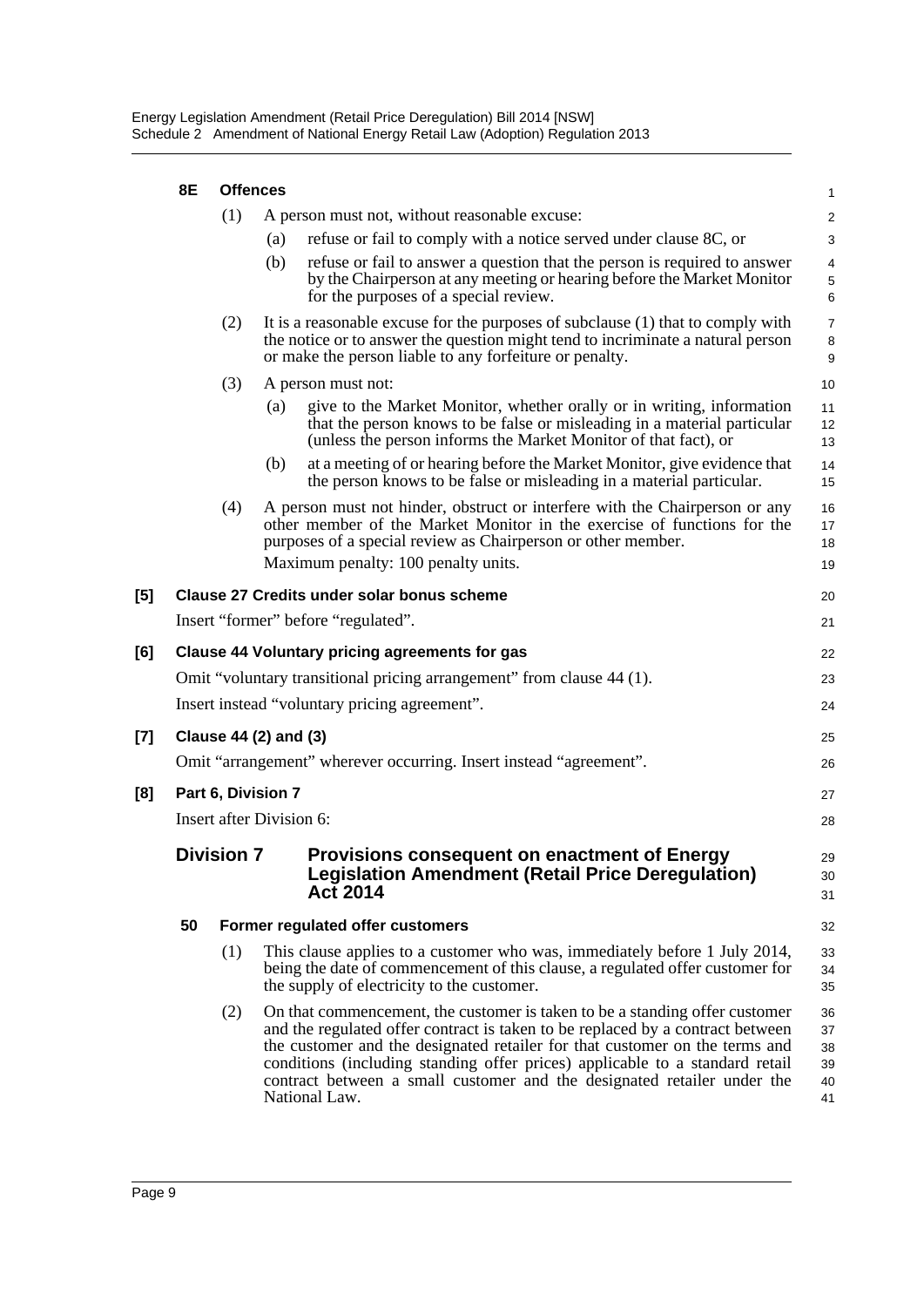|    | (3) |     | A payment plan, or an arrangement as to a payment method, in force in relation<br>to the customer immediately before that commencement continues to have<br>effect in relation to the customer, subject to any subsequent agreement              | $\mathbf{1}$<br>$\overline{2}$<br>3 |
|----|-----|-----|--------------------------------------------------------------------------------------------------------------------------------------------------------------------------------------------------------------------------------------------------|-------------------------------------|
|    |     |     | between the customer and the designated retailer or another retailer.                                                                                                                                                                            | 4                                   |
|    | (4) |     | A notice that was given, and was in operation, under the contract for the supply<br>of electricity to the customer immediately before that commencement is taken<br>to be a notice given under the standard retail contract.                     | 5<br>6<br>$\overline{7}$            |
|    | (5) |     | A hardship policy applicable to the customer immediately before that<br>commencement continues to apply to the customer.                                                                                                                         | 8<br>9                              |
|    | (6) |     | Rule 36 of the <i>National Energy Retail Rules</i> applies to a change of tariff that<br>occurs when a contract is replaced by another contract under this clause with<br>the following modifications:                                           | 10<br>11<br>12                      |
|    |     | (a) | a meter reading or metering data is not required to be obtained at the<br>time the type of tariff changes,                                                                                                                                       | 13<br>14                            |
|    |     | (b) | the customer's bill is to be based on an estimation of the customer's<br>consumption of energy in accordance with rule 21 of those Rules and,<br>for that purpose, the customer is taken to consent to the use of<br>estimation by the retailer, | 15<br>16<br>17<br>18                |
|    |     | (c) | the date from which the new type of tariff applies for the purposes of<br>calculating the bill is 1 July 2014, being the date of commencement of<br>this clause.                                                                                 | 19<br>20<br>21                      |
| 51 |     |     | <b>Revival of provision</b>                                                                                                                                                                                                                      | 22                                  |
|    |     |     | Section 145 (4) of the National Law has effect on and from 1 July 2014, being<br>the date of commencement of this clause, as if Schedule 1 [23] to the Act, as<br>in force before that commencement, had not been made.                          | 23<br>24<br>25                      |
|    |     |     |                                                                                                                                                                                                                                                  |                                     |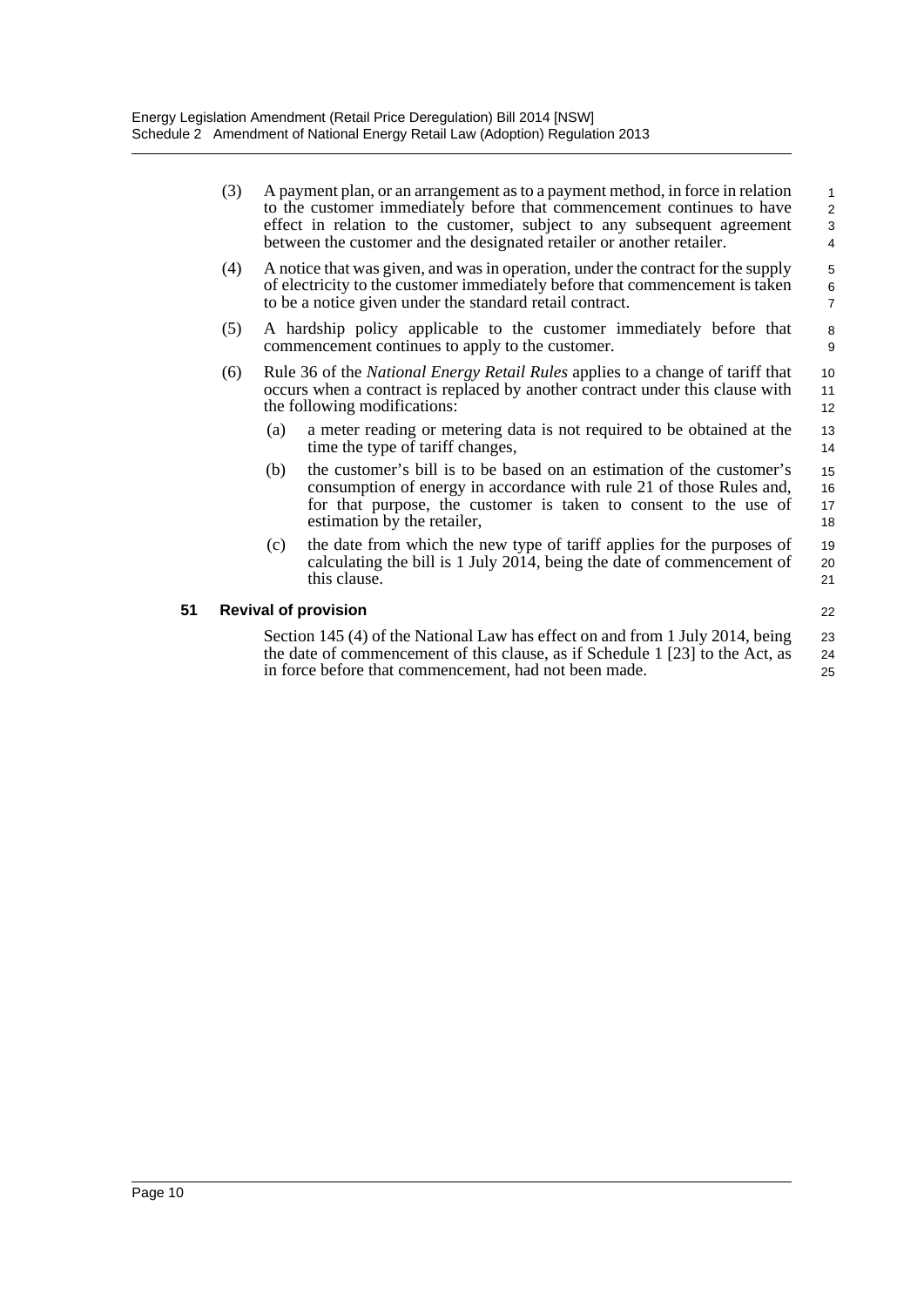<span id="page-14-0"></span>

|        | <b>Schedule 3</b>      | <b>Amendment of Electricity Supply Act 1995 No 94</b>                                                                                                                                                                                                 | $\mathbf{1}$         |
|--------|------------------------|-------------------------------------------------------------------------------------------------------------------------------------------------------------------------------------------------------------------------------------------------------|----------------------|
| [1]    |                        | Section 15A Distribution network service providers to allow small renewable energy<br>generators to feed-in to network                                                                                                                                | $\overline{2}$<br>3  |
|        |                        | Omit "regulated offer customer" wherever occurring in section 15A (3).                                                                                                                                                                                | 4                    |
|        |                        | Insert instead "former regulated offer customer or small customer".                                                                                                                                                                                   | 5                    |
| $[2]$  |                        | Section 15A (5), (6) (a) and (8G)                                                                                                                                                                                                                     | 6                    |
|        |                        | Omit "regulated offer customer" wherever occurring.                                                                                                                                                                                                   | $\overline{7}$       |
|        |                        | Insert instead "former regulated offer customer".                                                                                                                                                                                                     | 8                    |
| $[3]$  | Section 15A (7)        |                                                                                                                                                                                                                                                       | 9                    |
|        |                        | Omit "regulated offer customers" wherever occurring.                                                                                                                                                                                                  | 10                   |
|        |                        | Insert instead "former regulated offer customers or small customers".                                                                                                                                                                                 | 11                   |
| [4]    | Section 15A (8H)       |                                                                                                                                                                                                                                                       | 12                   |
|        |                        | Insert after section 15A (8G):                                                                                                                                                                                                                        | 13                   |
|        | (8H)                   | In this section:                                                                                                                                                                                                                                      | 14                   |
|        |                        | former regulated offer customer means a person who was, immediately<br>before I July 2014, being the date of commencement of this subsection, a<br>regulated offer customer within the meaning of this Act.                                           | 15<br>16<br>17       |
| [5]    |                        | <b>Section 43EA Referrals for determinations</b>                                                                                                                                                                                                      | 18                   |
|        | Omit the section.      |                                                                                                                                                                                                                                                       | 19                   |
| [6]    | charges                | Section 43EB Tribunal to determine regulated retail tariffs and regulated retail                                                                                                                                                                      | 20<br>21             |
|        | Omit the section.      |                                                                                                                                                                                                                                                       | 22                   |
| $[7]$  |                        | Section 43EE Powers of Tribunal and conduct of special reviews                                                                                                                                                                                        | 23                   |
|        |                        | Omit "regulated offer" from section 43EE (3).                                                                                                                                                                                                         | 24                   |
| [8]    |                        | Section 43EF Provision of information, documents and evidence                                                                                                                                                                                         | 25                   |
|        |                        | Omit "regulated offer" from section 43EF (1).                                                                                                                                                                                                         | 26                   |
| [9]    |                        | Section 43EJ Provisions to cease to have effect                                                                                                                                                                                                       | 27                   |
|        | Omit section 43EJ (1). |                                                                                                                                                                                                                                                       | 28                   |
| [10]   | Section 43EJ (2)       |                                                                                                                                                                                                                                                       | 29                   |
|        |                        | Omit "(other than sections 43EA-43EC)".                                                                                                                                                                                                               | 30                   |
| $[11]$ |                        | Section 87 Licence auditing functions of Tribunal                                                                                                                                                                                                     | 31                   |
|        |                        | Omit section 87 (1). Insert instead:                                                                                                                                                                                                                  | 32                   |
|        | (1)                    | The functions of the Tribunal under this Division are to monitor, and report to<br>the Minister on, the extent to which distribution network service providers<br>comply, or fail to comply, with the conditions imposed on licences held by<br>them. | 33<br>34<br>35<br>36 |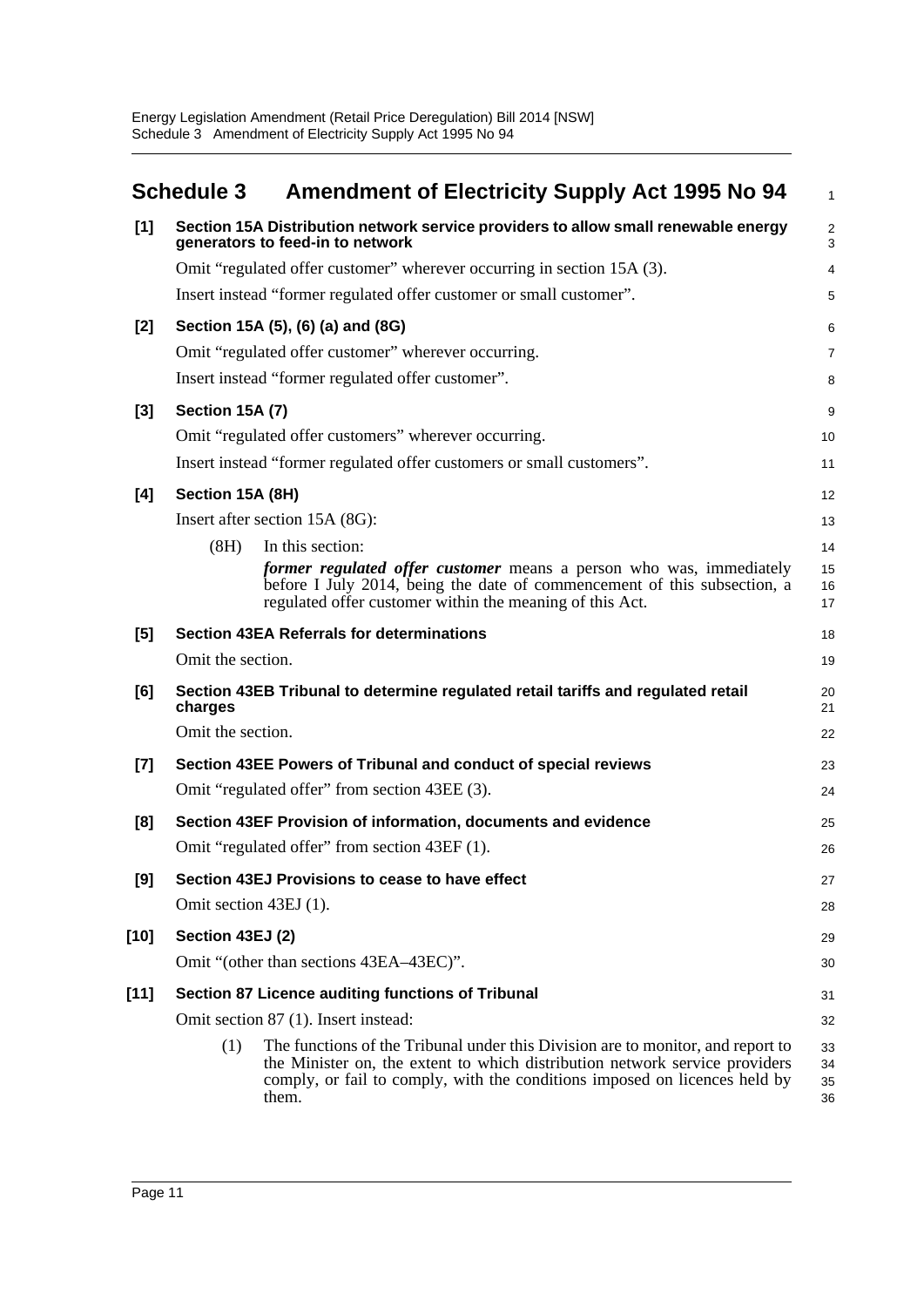| $[12]$ | Section 87 (2A)                  |                             |                                                                                                                                                                                                                                                                                                                                                                             | 1                          |  |  |  |
|--------|----------------------------------|-----------------------------|-----------------------------------------------------------------------------------------------------------------------------------------------------------------------------------------------------------------------------------------------------------------------------------------------------------------------------------------------------------------------------|----------------------------|--|--|--|
|        | Omit the subsection.             |                             |                                                                                                                                                                                                                                                                                                                                                                             | 2                          |  |  |  |
| $[13]$ |                                  |                             | Section 87B Maintenance and provision of records and information                                                                                                                                                                                                                                                                                                            | 3                          |  |  |  |
|        |                                  |                             | Omit section $87B(1)$ and $(4)$ .                                                                                                                                                                                                                                                                                                                                           | 4                          |  |  |  |
| $[14]$ |                                  | <b>Section 87C Offences</b> |                                                                                                                                                                                                                                                                                                                                                                             |                            |  |  |  |
|        |                                  |                             | Omit section 87C $(1)$ – $(4)$ . Insert instead:                                                                                                                                                                                                                                                                                                                            | 6                          |  |  |  |
|        | (1)                              |                             | A person must not, without reasonable excuse, refuse or fail to comply with a<br>notice served under section 87B.                                                                                                                                                                                                                                                           | $\overline{7}$<br>8        |  |  |  |
|        | (2)                              |                             | It is a reasonable excuse for the purposes of subsection $(1)$ that to comply with<br>the notice might tend to incriminate a natural person or make the person liable<br>to any forfeiture or penalty.                                                                                                                                                                      | 9<br>10<br>11              |  |  |  |
|        | (3)                              |                             | A person must not give to the Tribunal, whether orally or in writing,<br>information that the person knows to be false or misleading in a material<br>particular (unless the person informs the Tribunal of that fact).                                                                                                                                                     | 12<br>13<br>14             |  |  |  |
|        | (4)                              |                             | A person must not hinder, obstruct or interfere with the Chairperson or any<br>other member of the Tribunal in the exercise of functions for the purposes of<br>section 87B as Chairperson or other member.                                                                                                                                                                 | 15<br>16<br>17             |  |  |  |
| $[15]$ | <b>Section 88 Annual reports</b> |                             |                                                                                                                                                                                                                                                                                                                                                                             | 18                         |  |  |  |
|        |                                  |                             | Omit section 88 (1). Insert instead:                                                                                                                                                                                                                                                                                                                                        | 19                         |  |  |  |
|        | (1)                              |                             | As soon as practicable after 30 June (but on or before 31 October) in each year,<br>the Tribunal must prepare and forward to the Minister a report on the extent to<br>which distribution network service providers have complied, or failed to<br>comply, with the conditions imposed on the licences held by them during the<br>12 months ending on 30 June in that year. | 20<br>21<br>22<br>23<br>24 |  |  |  |
| $[16]$ |                                  |                             | <b>Section 96B Energy ombudsman scheme</b>                                                                                                                                                                                                                                                                                                                                  | 25                         |  |  |  |
|        |                                  |                             | Omit "or regulated offer customers" from section 96B (1A) (c).                                                                                                                                                                                                                                                                                                              | 26                         |  |  |  |
| $[17]$ | Section 96B (1A) (e)             |                             |                                                                                                                                                                                                                                                                                                                                                                             | 27                         |  |  |  |
|        |                                  |                             | Omit the paragraph. Insert instead:                                                                                                                                                                                                                                                                                                                                         | 28                         |  |  |  |
|        |                                  | (e)                         | without limiting paragraph (d), disputes and complaints between<br>regulated offer customers and regulated offer retailers or reticulators<br>relating to regulated offer prices or pricing agreements under the Gas<br>Supply Act 1996 or the National Energy Retail Law (NSW),                                                                                            | 29<br>30<br>31<br>32       |  |  |  |
| $[18]$ |                                  |                             | Section 96C Licence conditions relating to approved energy ombudsman scheme                                                                                                                                                                                                                                                                                                 | 33                         |  |  |  |
|        |                                  |                             | Omit "or regulated offer customer" from section 96C (b).                                                                                                                                                                                                                                                                                                                    | 34                         |  |  |  |
| $[19]$ |                                  |                             | Section 179A Compensation not payable                                                                                                                                                                                                                                                                                                                                       | 35                         |  |  |  |
|        |                                  |                             | Insert "former" before "regulated offer" in section 179A (1A) (d).                                                                                                                                                                                                                                                                                                          | 36                         |  |  |  |
| $[20]$ | Section 179A (1A) (d)            |                             |                                                                                                                                                                                                                                                                                                                                                                             | 37                         |  |  |  |
|        |                                  |                             | Insert "within the meaning of section 15A" after "complying generators".                                                                                                                                                                                                                                                                                                    | 38                         |  |  |  |
| $[21]$ |                                  |                             | Section 195 Review of solar bonus scheme by Minister                                                                                                                                                                                                                                                                                                                        | 39                         |  |  |  |
|        |                                  |                             | Insert "former" before "regulated offer" in section 195 (1).                                                                                                                                                                                                                                                                                                                | 40                         |  |  |  |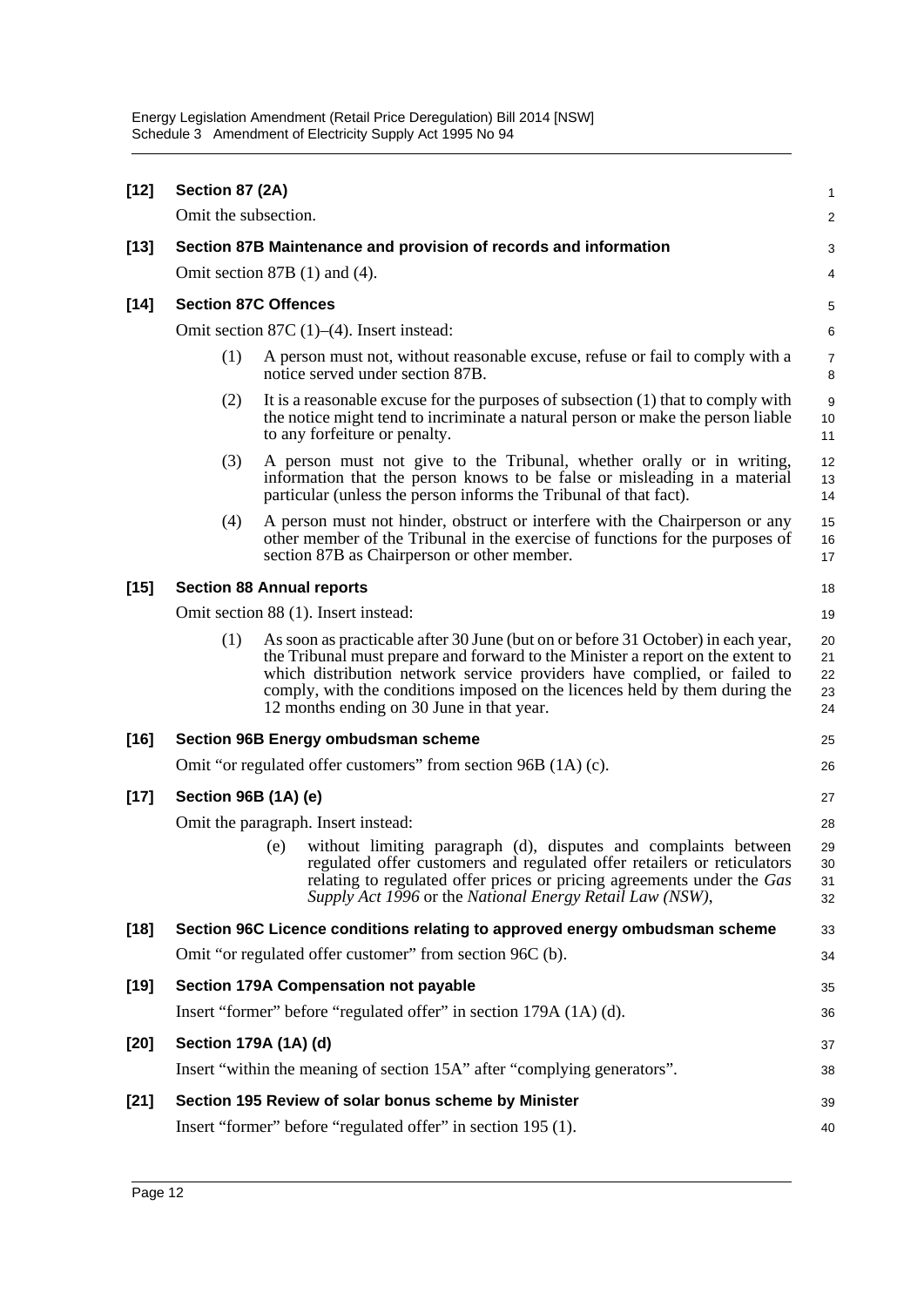| $[22]$ | Schedule 6 Savings, transitional and other provisions                                        |                                                                                                                                                                                                                                                                                                                                                                                                                                             | 1<br>2                           |  |
|--------|----------------------------------------------------------------------------------------------|---------------------------------------------------------------------------------------------------------------------------------------------------------------------------------------------------------------------------------------------------------------------------------------------------------------------------------------------------------------------------------------------------------------------------------------------|----------------------------------|--|
|        | Insert at the end of the Schedule with appropriate Part and clause numbering:                |                                                                                                                                                                                                                                                                                                                                                                                                                                             |                                  |  |
|        | <b>Part</b>                                                                                  | <b>Provisions consequent on enactment of Energy</b><br><b>Legislation Amendment (Retail Price Deregulation)</b><br><b>Act 2014</b>                                                                                                                                                                                                                                                                                                          | $\mathsf 3$<br>4<br>5            |  |
|        |                                                                                              | <b>Definition</b>                                                                                                                                                                                                                                                                                                                                                                                                                           | 6                                |  |
|        |                                                                                              | In this Part:                                                                                                                                                                                                                                                                                                                                                                                                                               | $\overline{7}$                   |  |
|        |                                                                                              | <b>amending Act</b> means the <i>Energy Legislation Amendment (Retail Price</i><br>Deregulation) Act 2014.                                                                                                                                                                                                                                                                                                                                  | 8<br>9                           |  |
|        | <b>Licence auditing</b>                                                                      |                                                                                                                                                                                                                                                                                                                                                                                                                                             |                                  |  |
|        |                                                                                              | The Tribunal is to continue to carry out its functions under sections $87(1)(b)$<br>and 88 (1) (b), as in force before the repeal of those paragraphs by the<br>amending Act, in respect of any period before those repeals and this Act<br>applies to those functions as if the amending Act had not commenced.                                                                                                                            | 11<br>12<br>13<br>14             |  |
|        | <b>Review of decisions</b>                                                                   |                                                                                                                                                                                                                                                                                                                                                                                                                                             |                                  |  |
|        | (1)                                                                                          | A person who was a regulated offer customer for the supply of electricity<br>immediately before 1 July 2014, being the date of commencement of this<br>clause, may make an application under section 96A in respect of any decision<br>made before that commencement for which an application could have been<br>made under an energy ombudsman scheme before that commencement.<br>Section 96A continues to apply to any such application. | 16<br>17<br>18<br>19<br>20<br>21 |  |
|        | (2)                                                                                          | The provisions of an energy ombudsman scheme approved under section 96B<br>and applicable to regulated offer customers for the supply of electricity<br>immediately before that commencement continue to apply to a dispute or<br>complaint between the regulated offer customer and a retailer about a matter<br>that occurred before that commencement.                                                                                   | 22<br>23<br>24<br>25<br>26       |  |
| $[23]$ | <b>Dictionary</b>                                                                            |                                                                                                                                                                                                                                                                                                                                                                                                                                             | 27                               |  |
|        | Omit "regulated offer" from paragraph (a1) of the definition of <i>distribution system</i> . |                                                                                                                                                                                                                                                                                                                                                                                                                                             |                                  |  |
|        | Insert instead "former regulated offer customers or small".                                  |                                                                                                                                                                                                                                                                                                                                                                                                                                             |                                  |  |
| $[24]$ | Dictionary, definitions of "regulated retail charge" and "regulated retail tariff"           |                                                                                                                                                                                                                                                                                                                                                                                                                                             |                                  |  |
|        | Omit the definitions.                                                                        |                                                                                                                                                                                                                                                                                                                                                                                                                                             | 31                               |  |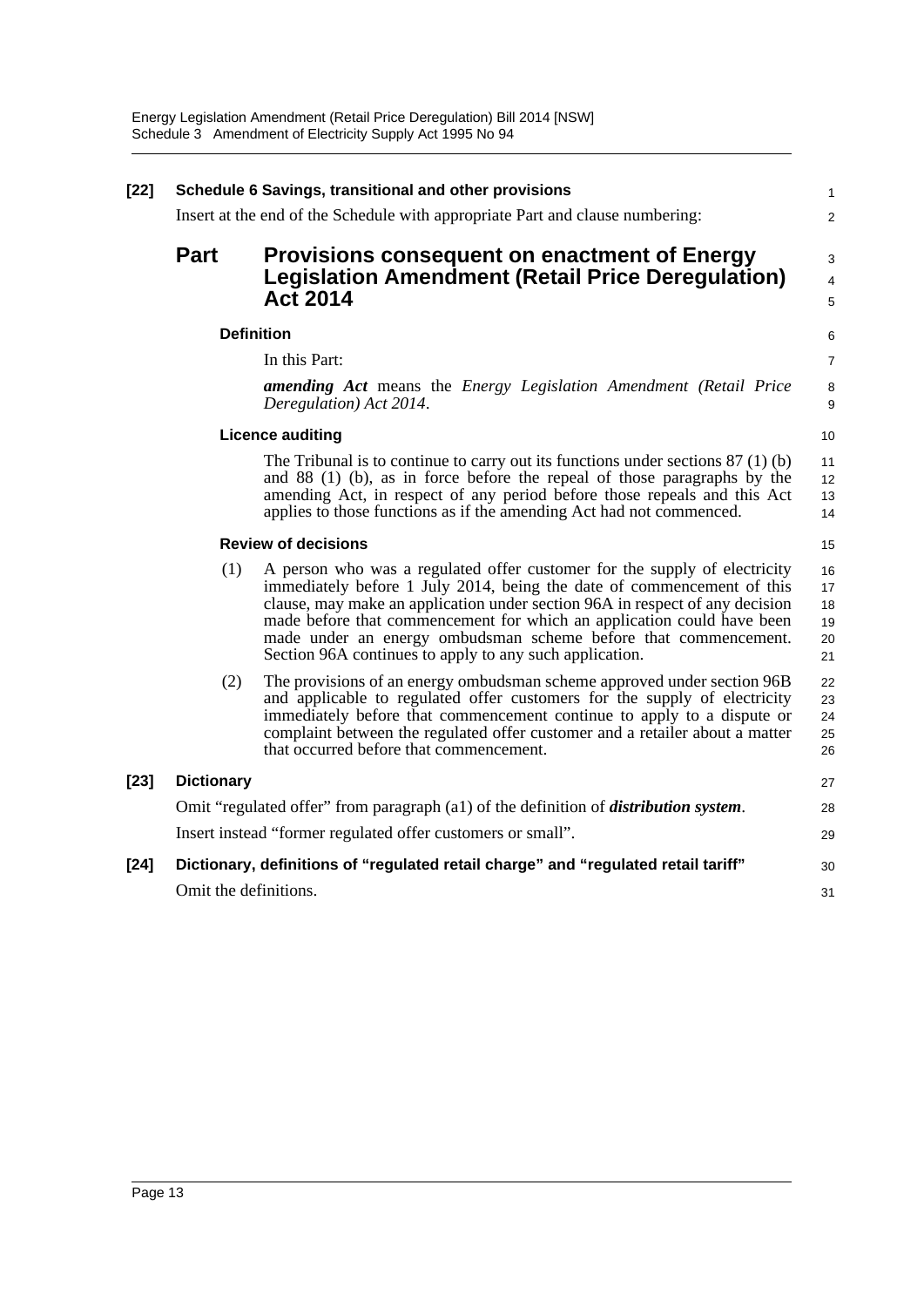<span id="page-17-0"></span>

|       | <b>Schedule 4</b>                                                                                                             | <b>Amendment of Electricity Supply (General)</b><br><b>Regulation 2001</b>                                                                                   | 1<br>$\overline{2}$      |  |
|-------|-------------------------------------------------------------------------------------------------------------------------------|--------------------------------------------------------------------------------------------------------------------------------------------------------------|--------------------------|--|
| [1]   |                                                                                                                               | Clause 12 Persons who may apply to energy ombudsman<br>Omit "the Act," from clause $12(1)(d)$ .                                                              | 3<br>$\overline{4}$      |  |
| $[2]$ | <b>Clause 148 Reporting and provision of information</b><br>Omit "regulated offer customer or other" from clause 148 (6) (d). |                                                                                                                                                              | 5<br>6                   |  |
| $[3]$ | before 30/6/2012                                                                                                              | Clause 151 Saving of rights of solar bonus scheme applicants who applied for<br>connection to distribution network before 29/4/2011 and were connected on or | $\overline{7}$<br>8<br>9 |  |
|       |                                                                                                                               | Omit "regulated offer customers or other" from clause 151 (2).                                                                                               | 10                       |  |
| [4]   |                                                                                                                               | Clause 162 Date on which Division 5 of Part 4 ceases to have effect<br>Omit "section 43EJ (1)". Insert instead "section 43EJ (2)".                           | 11<br>12                 |  |